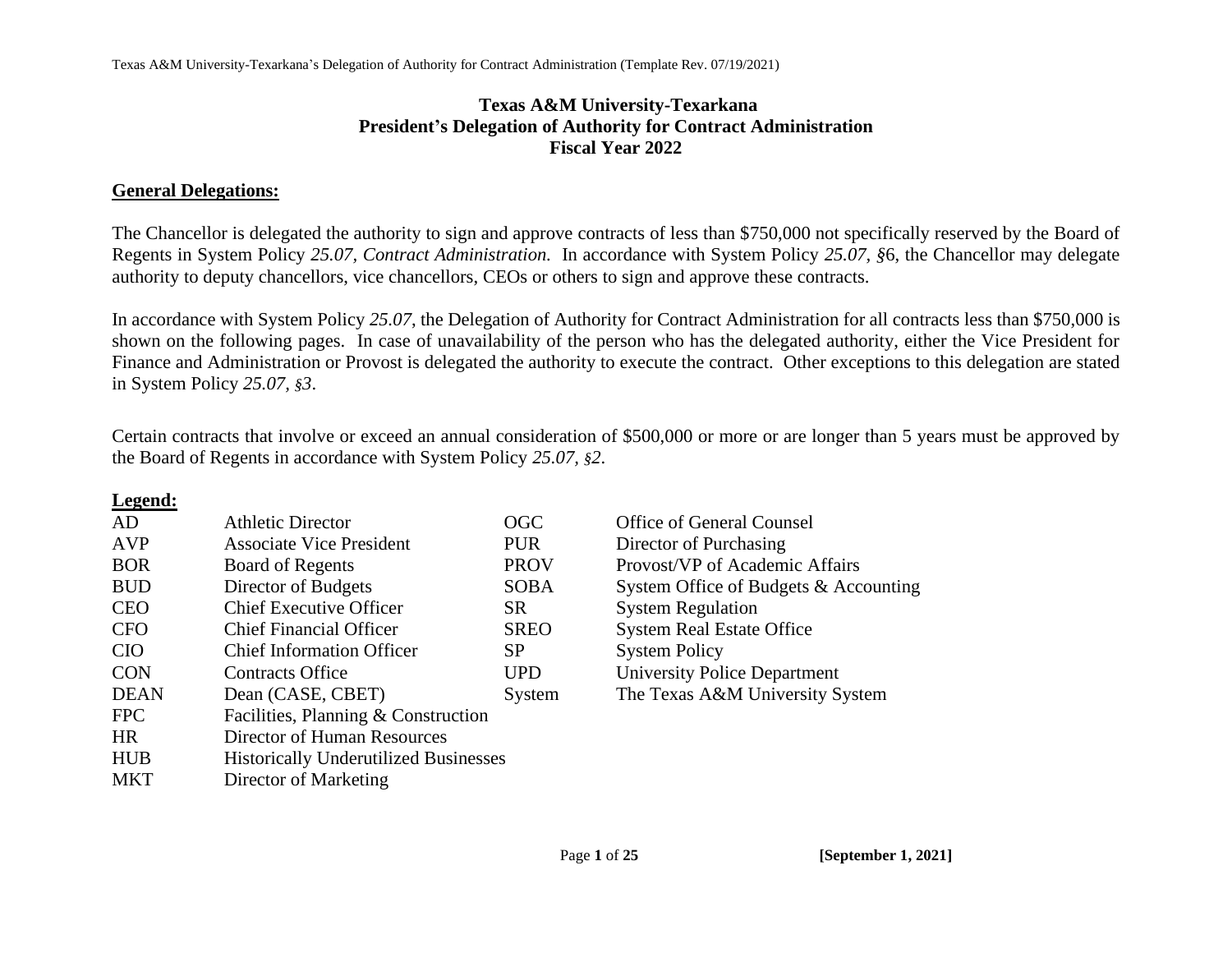## **Notes:**

- 1 REQUIRED GENERAL COUNSEL REVIEW (System Policy *25.07, §4*): Unless otherwise stated in System Policies or System Regulations, all contracts that have a stated or implied consideration of \$100,000 or more must be submitted to OGC for review and approval as to form and legal sufficiency when required by OGC guidelines that have been approved by the chancellor.
- 2 Proposed contracts and agreements meeting one or more of the following requirements do not need to be reviewed and approved by OGC, provided that such contracts and agreements are reviewed by the member in accordance with System Policy *25.07*, System Regulation *25.07.01* and the System Contract Review Checklist:
	- a. contracts and agreements entered into pursuant to a materially unaltered contract form or template approved by OGC within the preceding three years, or as otherwise approved pursuant to *TAMUS Contract Review Guidelines and Checklist, Section D, OGC Contract Review and Approval Procedures and Guidelines*;
	- b. interagency and intra-system agreements entered into pursuant to System Regulation *25.07.06*;
	- c. sponsored research contracts, cooperative agreements, and grants entered into with an agency of the United States government that contain standard clauses common to such contracts, cooperative agreements and grants
- 3 All contracts for goods or services must comply with System Regulation *25.07.03, Acquisition of Goods and/or Services*. All purchases shall comply with state statutes relating to contracting with historically underutilized businesses and procurement of goods and services from persons with disabilities.
- 4 It is the responsibility of the person noted in the "Typical Routing for Departmental Review" section to signify in writing (via email or memorandum) that they have reviewed the contract before sending it to the next person on the list. It is the responsibility of the person noted in the "Authorization to Execute Contracts" sections to so note the complete routing and review certifications before signing the contract.
- 5 Government Code 2261.253 requires state agencies to post contracts for the purchase of goods or services from a private vendor that are valued at \$15,000 or greater if using institutional funds and all contracts using appropriated funds. Please forward copies of all agreements to System Contract Management to ensure proper reporting is completed.
- 6 Questions regarding contract administration should be directed to the Office of Budgets and Accounting as outlined in System Rule 25.07.99.S1, Contract Administration.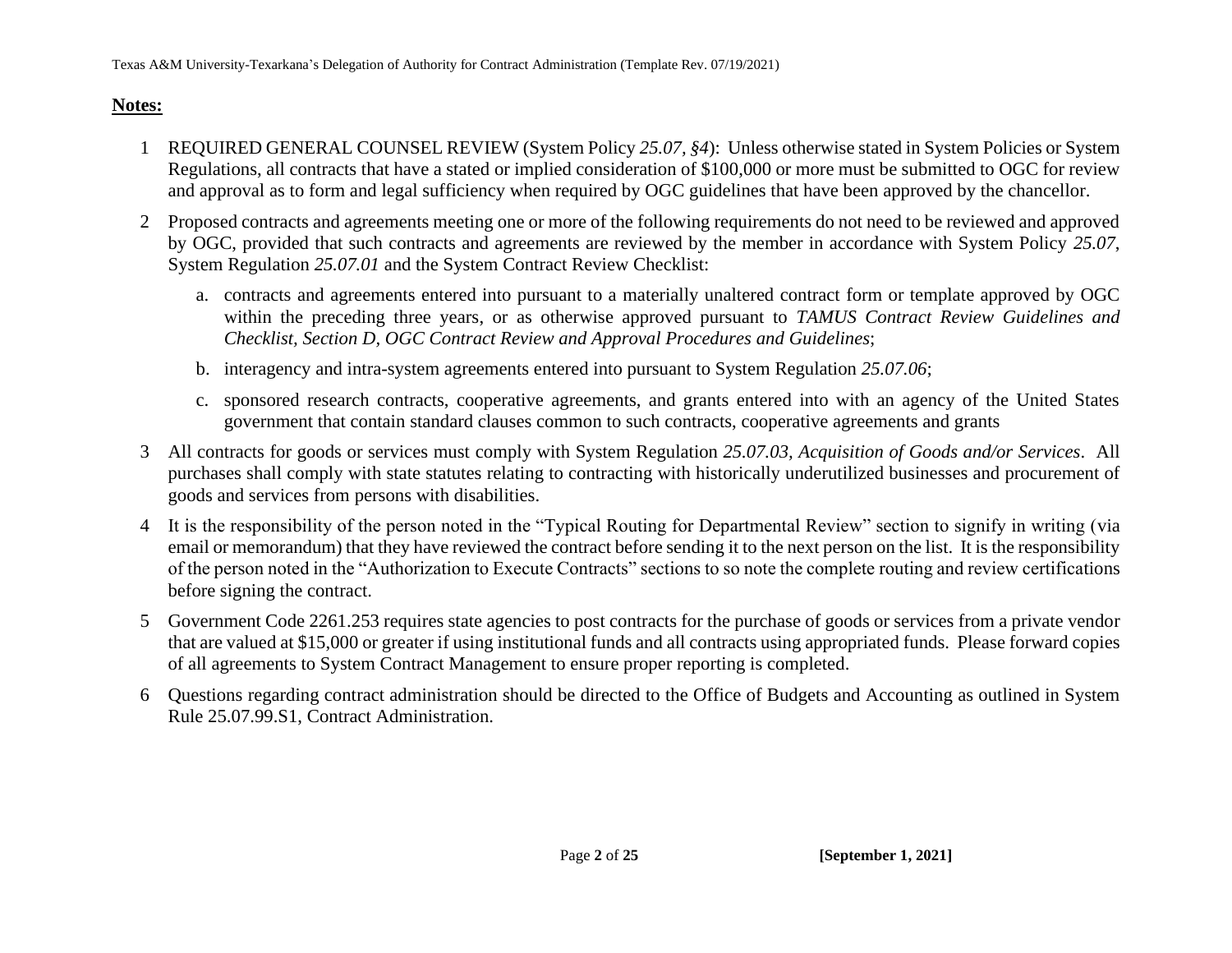|                  | TYPE OF CONTRACT                                      | <b>TYPICAL ROUTING FOR</b>      | <b>AUTHORIZATION TO</b>          | <b>AUTHORIZATION TO</b>      |
|------------------|-------------------------------------------------------|---------------------------------|----------------------------------|------------------------------|
|                  |                                                       | <b>DEPARTMENTAL REVIEW</b>      | <b>EXECUTE CONTRACTS</b>         | <b>EXECUTE CONTRACTS</b>     |
|                  |                                                       |                                 | (Less than \$100,000)            | $(\$100,000$ to $\$749,999)$ |
| 1.               | <b>ADVERTISING AGREEMENTS</b>                         |                                 |                                  |                              |
| 1.1              | <b>Advertising Agreements</b>                         | <b>MKT</b>                      | <b>AVP</b> for Univ<br>$\bullet$ | <b>CEO</b><br>$\bullet$      |
|                  |                                                       |                                 | Advancement $\leq$ \$25,000      |                              |
|                  |                                                       |                                 | $CFO \ge $25,000$<br>$\bullet$   |                              |
| 1.2              | <b>RELLIS Advertising Agreements</b>                  | <b>MKT</b><br>$\bullet$         | AVP for Univ<br>$\bullet$        | <b>CEO</b>                   |
|                  |                                                       |                                 | Advancement $\leq$ \$25,000      |                              |
|                  |                                                       |                                 | $CFO \ge $25,000$                |                              |
| 2.               | AFFILIATION AGREEMENTS/AFFILIATION SERVICE AGREEMENTS |                                 |                                  |                              |
| 2.1              | Agreement with Foreign Governmental                   | <b>DEAN</b><br>$\bullet$        | <b>PROV</b><br>$\bullet$         | <b>CEO</b><br>$\bullet$      |
|                  | Bodies and Federal, State, or Local                   | <b>PROV</b>                     | <b>CFO</b><br>$\bullet$          |                              |
|                  | <b>Governmental Entities</b>                          | <b>CFO</b>                      |                                  |                              |
|                  |                                                       | OGC                             |                                  |                              |
| 2.2              | Private Companies & Foundations                       | <b>DEAN</b><br>$\bullet$        | <b>CFO</b><br>$\bullet$          | <b>CEO</b><br>$\bullet$      |
|                  |                                                       | AVP for Univ Advancement        |                                  |                              |
| 3.               | <b>ARTICULATION AGREEMENTS</b>                        |                                 |                                  |                              |
| $\overline{3.1}$ | Agreements with other institutions of                 | $\bullet$ PROV                  | <b>PROV</b><br>$\bullet$         | <b>CEO</b><br>$\bullet$      |
|                  | higher education regarding transfer of                |                                 | <b>CFO</b><br>$\bullet$          |                              |
|                  | courses                                               |                                 |                                  |                              |
| 4.<br>4.1        | <b>ATHLETIC AGREEMENTS</b><br><b>Athletic Events</b>  |                                 |                                  |                              |
|                  |                                                       | AD<br>$\bullet$                 | $AD \le $50,000$<br>$\bullet$    | <b>CEO</b><br>$\bullet$      |
|                  | Scheduled NCAA sanctioned sporting<br>events.         |                                 | $CFO \geq $50,000$<br>$\bullet$  |                              |
|                  | 4.1.1 Athletic Game Guarantees                        | AD<br>$\bullet$                 | $AD \le $50,000$<br>$\bullet$    | <b>CEO</b><br>$\bullet$      |
|                  |                                                       |                                 | $CFO \ge $50,000$<br>$\bullet$   |                              |
| 4.2              | Athletic Event Sponsorship                            | AD<br>$\bullet$                 | $AD \le $50,000$<br>$\bullet$    | <b>CEO</b><br>$\bullet$      |
|                  |                                                       | <b>AVP</b> for Univ Advancement | $CFO \geq $50,000$<br>$\bullet$  |                              |
| 4.3              | <b>Transportation Purchase Order Contracts</b>        | AD<br>$\bullet$                 | $AD \le $50,000$<br>$\bullet$    | <b>CEO</b><br>$\bullet$      |
|                  |                                                       |                                 | $CFO \geq $50,000$               |                              |
| 4.4              | <b>Hotel Purchase Order Contracts</b>                 | AD<br>$\bullet$                 | $\bullet$<br>$AD \le $50,000$    | <b>CEO</b>                   |
|                  |                                                       |                                 | $\bullet$                        | $\bullet$                    |
|                  |                                                       |                                 | $CFO \ge $50,000$<br>$\bullet$   |                              |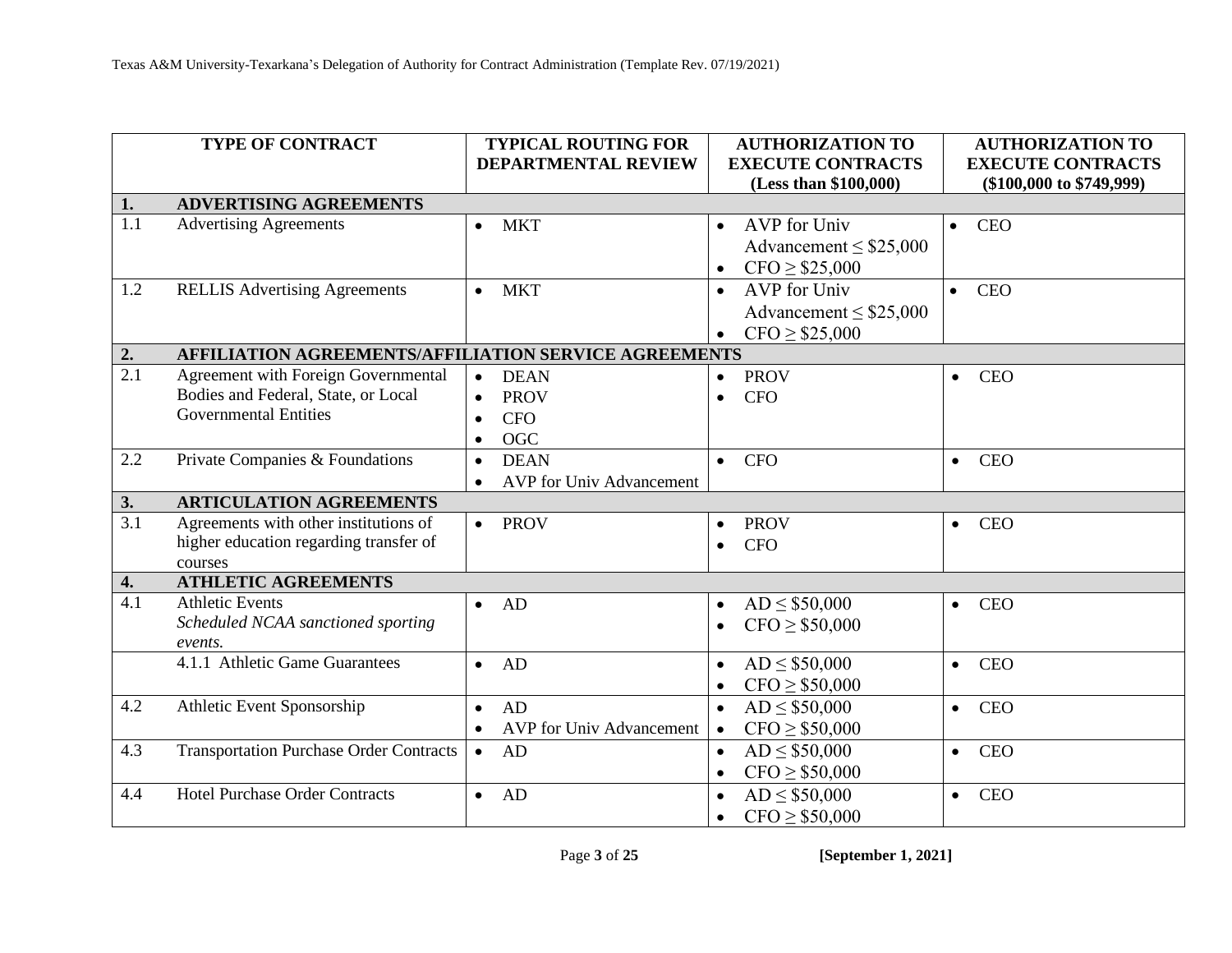|                  | <b>TYPE OF CONTRACT</b>                                                                                                                        | <b>TYPICAL ROUTING FOR</b> | <b>AUTHORIZATION TO</b>                                    | <b>AUTHORIZATION TO</b>                             |
|------------------|------------------------------------------------------------------------------------------------------------------------------------------------|----------------------------|------------------------------------------------------------|-----------------------------------------------------|
|                  |                                                                                                                                                | DEPARTMENTAL REVIEW        | <b>EXECUTE CONTRACTS</b>                                   | <b>EXECUTE CONTRACTS</b>                            |
|                  |                                                                                                                                                |                            | (Less than \$100,000)                                      | $(\$100,000$ to $\$749,999)$                        |
| 4.5              | <b>Athletic Facility Rental Agreements</b>                                                                                                     |                            |                                                            |                                                     |
|                  | Limited use of System property by                                                                                                              | See Section 23.8.1 herein. | See Section 23.8.1 herein.                                 | See Section 23.8.1 herein.                          |
|                  | outside entities.                                                                                                                              |                            |                                                            |                                                     |
| 4.6              | Recreational Sports Event Sponsorship                                                                                                          | <b>MKT</b><br>$\bullet$    | AVP for Univ<br>$\bullet$                                  | <b>CEO</b><br>$\bullet$                             |
|                  |                                                                                                                                                |                            | Advancement $\leq$ \$25,000                                |                                                     |
|                  |                                                                                                                                                |                            | $CFO \geq $25,000$<br>$\bullet$                            |                                                     |
| 5.               | <b>COLLECTION AGENCY AGREEMENTS</b>                                                                                                            |                            |                                                            |                                                     |
| 5.1              | Collection of Accounts (See 5.1.1 below). All collection agency contracts, extensions and renewals are subject to and conditioned upon express |                            |                                                            |                                                     |
|                  | written approval of the State Attorney General.                                                                                                |                            |                                                            |                                                     |
|                  | 5.1.1 Collection Agency Agreements                                                                                                             | Department Head            | CEO, CFO or PD executes and OGC and the State<br>$\bullet$ |                                                     |
|                  | General Counsel acts as liaison to                                                                                                             | <b>CFO</b><br>$\bullet$    |                                                            | Attorney General approves prior to Vendor execution |
|                  | the Attorney General and shall                                                                                                                 | <b>OGC</b><br>$\bullet$    |                                                            |                                                     |
|                  | retain executed copies (not                                                                                                                    |                            |                                                            |                                                     |
|                  | originals) and approve all                                                                                                                     |                            |                                                            |                                                     |
|                  | collection agency contracts for the                                                                                                            |                            |                                                            |                                                     |
|                  | System and its members.                                                                                                                        |                            |                                                            |                                                     |
| 6.               | <b>CONSTRUCTION CONTRACTS</b> (SP 51.02, 51.04, SR 51.04.01) * Monetary Categories Above Do Not Apply to this Section.                         |                            |                                                            |                                                     |
| $\overline{6.1}$ | <b>Minor Projects</b>                                                                                                                          | PROC/HUB<br>$\bullet$      | <b>CFO</b><br>$\bullet$                                    |                                                     |
|                  | (Less than \$4,000,000)                                                                                                                        | <b>FPC</b><br>$\bullet$    | <b>CEO</b><br>$\bullet$                                    |                                                     |
| 6.2              | Major Projects (\$4,000,000 or more, but                                                                                                       | $\bullet$<br>PROC/HUB      | <b>BOR</b><br>$\bullet$                                    |                                                     |
|                  | less than \$10,000,000)                                                                                                                        | <b>FPC</b><br>$\bullet$    | <b>CEO</b><br>$\bullet$                                    |                                                     |
| 6.3              | Architect/Engineer                                                                                                                             | PROC/HUB<br>$\bullet$      | <b>CFO</b><br>$\bullet$                                    |                                                     |
|                  | Employment of Architect/Engineer for                                                                                                           | <b>FPC</b><br>$\bullet$    | <b>CEO</b>                                                 |                                                     |
|                  | Consultant/Engineering Professional                                                                                                            |                            |                                                            |                                                     |
|                  | Services.                                                                                                                                      |                            |                                                            |                                                     |
| 7.               | <b>CONSULTING AGREEMENTS</b>                                                                                                                   |                            |                                                            |                                                     |
| 7.1              | <b>Statutory Consulting Agreements</b>                                                                                                         |                            |                                                            |                                                     |
|                  | Acquisition of consulting services as                                                                                                          | See Section 27.7 herein.   | See Section 27.7 herein.                                   | See Section 27.7 herein.                            |
|                  | defined by Texas Government Code §                                                                                                             |                            |                                                            |                                                     |
|                  | 2254.021.                                                                                                                                      |                            |                                                            |                                                     |
| 7.2              | <b>Statutory Consulting Agreements</b>                                                                                                         |                            |                                                            |                                                     |
|                  | Providing consulting services to $3^{rd}$<br>parties                                                                                           | See Section 26.1 herein.   | See Section 26.1 herein.                                   | See Section 26.1 herein.                            |
|                  |                                                                                                                                                |                            |                                                            |                                                     |
|                  |                                                                                                                                                |                            |                                                            |                                                     |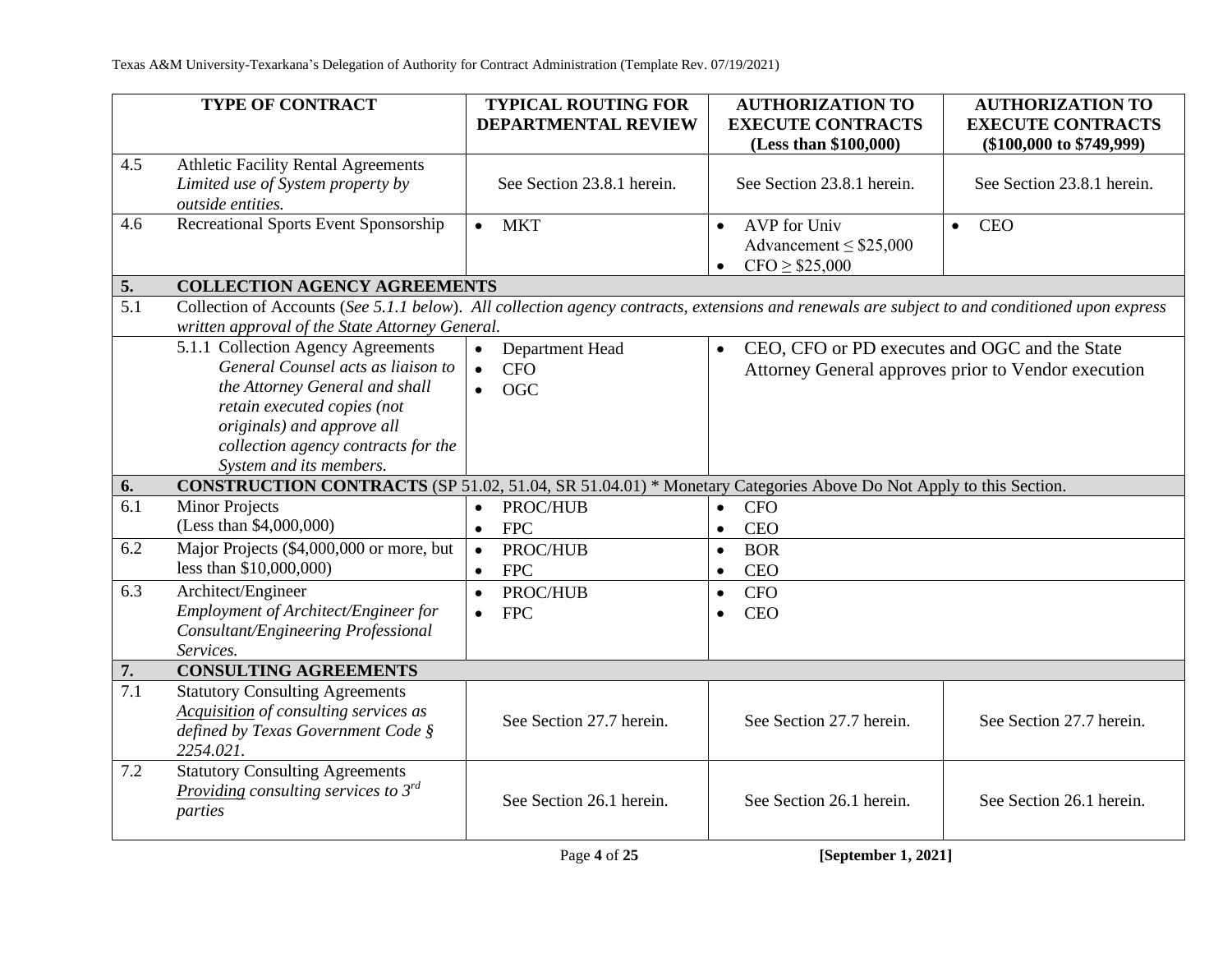|     | TYPE OF CONTRACT                                                                                                                                                             | <b>TYPICAL ROUTING FOR</b><br><b>DEPARTMENTAL REVIEW</b>                        | <b>AUTHORIZATION TO</b><br><b>EXECUTE CONTRACTS</b><br>(Less than \$100,000)                   | <b>AUTHORIZATION TO</b><br><b>EXECUTE CONTRACTS</b><br>$(\$100,000$ to $\$749,999)$            |
|-----|------------------------------------------------------------------------------------------------------------------------------------------------------------------------------|---------------------------------------------------------------------------------|------------------------------------------------------------------------------------------------|------------------------------------------------------------------------------------------------|
|     |                                                                                                                                                                              |                                                                                 |                                                                                                |                                                                                                |
| 8.  | <b>DONOR AGREEMENTS</b> (SP 21.05, SR 21.05.01)                                                                                                                              |                                                                                 |                                                                                                |                                                                                                |
| 8.1 | Personal Property with Restrictions<br>(including indemnification) on<br>Acceptance (including cash or cash<br>equivalents) See SP 21.05.                                    | <b>AVP</b> for Univ Advancement<br>$\bullet$                                    | AVP for Univ<br>$\bullet$<br>Advancement $\leq$ \$50,000<br>CFO > \$50,000<br>$\bullet$        | <b>CEO</b><br>$\bullet$<br>(Requires BOR Approval)                                             |
| 8.2 | Real Property (including all bequests)<br>All decisions involving accepting<br>donations of real property should be<br>coordinated through the SREO pursuant<br>to SP 41.01. | See Section 23.3 herein.                                                        | See Section 23.3 herein.                                                                       | See Section 23.3 herein.                                                                       |
| 8.3 | <b>Intellectual Property Gifts</b>                                                                                                                                           | See Section 16.13 herein                                                        | See Section 16.3 herein.                                                                       | See Section 16.3 herein.                                                                       |
| 9.  | <b>EMPLOYMENT APPOINTMENTS</b>                                                                                                                                               |                                                                                 |                                                                                                |                                                                                                |
| 9.1 | Faculty Offer Letters (Conditional letters of appointment to faculty)                                                                                                        |                                                                                 |                                                                                                |                                                                                                |
|     | 9.1.1 Approval of Appointment Offers -<br>Tenure with Appointment (Rank<br>of Professor, Associate Professor)                                                                | <b>DEAN</b><br>$\bullet$                                                        | <b>PROV</b><br>$\bullet$                                                                       | <b>CEO</b><br>$\bullet$                                                                        |
|     | 9.1.2 Approval of Appointment Offers -<br><b>Tenure-Track Faculty</b><br>Appointments (Rank of Associate<br>Professor, Assistant Professor,<br><i>Instructor</i> )           | <b>DEAN</b><br>$\bullet$<br><b>PROV</b><br>$\bullet$<br><b>CEO</b><br>$\bullet$ | <b>PROV</b><br>$\bullet$<br><b>CEO</b><br>$\bullet$<br>(All contracts require BOR<br>Approval) | <b>PROV</b><br>$\bullet$<br><b>CEO</b><br>$\bullet$<br>(All contracts require BOR<br>Approval) |
|     | 9.1.3 Approval of Appointment Offers -<br><b>Non-Tenure Track Appointments</b><br>(e.g. Visiting Faculty Titles &<br>Lecturer Titles)                                        | <b>DEAN</b><br>$\bullet$                                                        | <b>PROV</b><br>$\bullet$                                                                       | <b>PROV</b><br>$\bullet$                                                                       |
|     | 9.1.4 Approval of Appointment Offers -<br>Appointment and accompanying<br>salary changes as Dean, Interim<br>Dean, Acting Dean                                               | <b>PROV</b><br>$\bullet$<br><b>HR</b><br>$\bullet$<br><b>BUD</b>                | <b>PROV</b><br>$\bullet$<br><b>CEO</b><br>$\bullet$                                            | <b>CEO</b><br>$\bullet$                                                                        |
|     | 9.1.5 Approval of Appointment Offers -<br>Appointment and accompanying                                                                                                       | <b>DEAN</b><br>$\bullet$<br><b>PROV</b><br>$\bullet$                            | <b>PROV</b><br>$\bullet$<br><b>CEO</b><br>$\bullet$                                            | <b>CEO</b><br>$\bullet$                                                                        |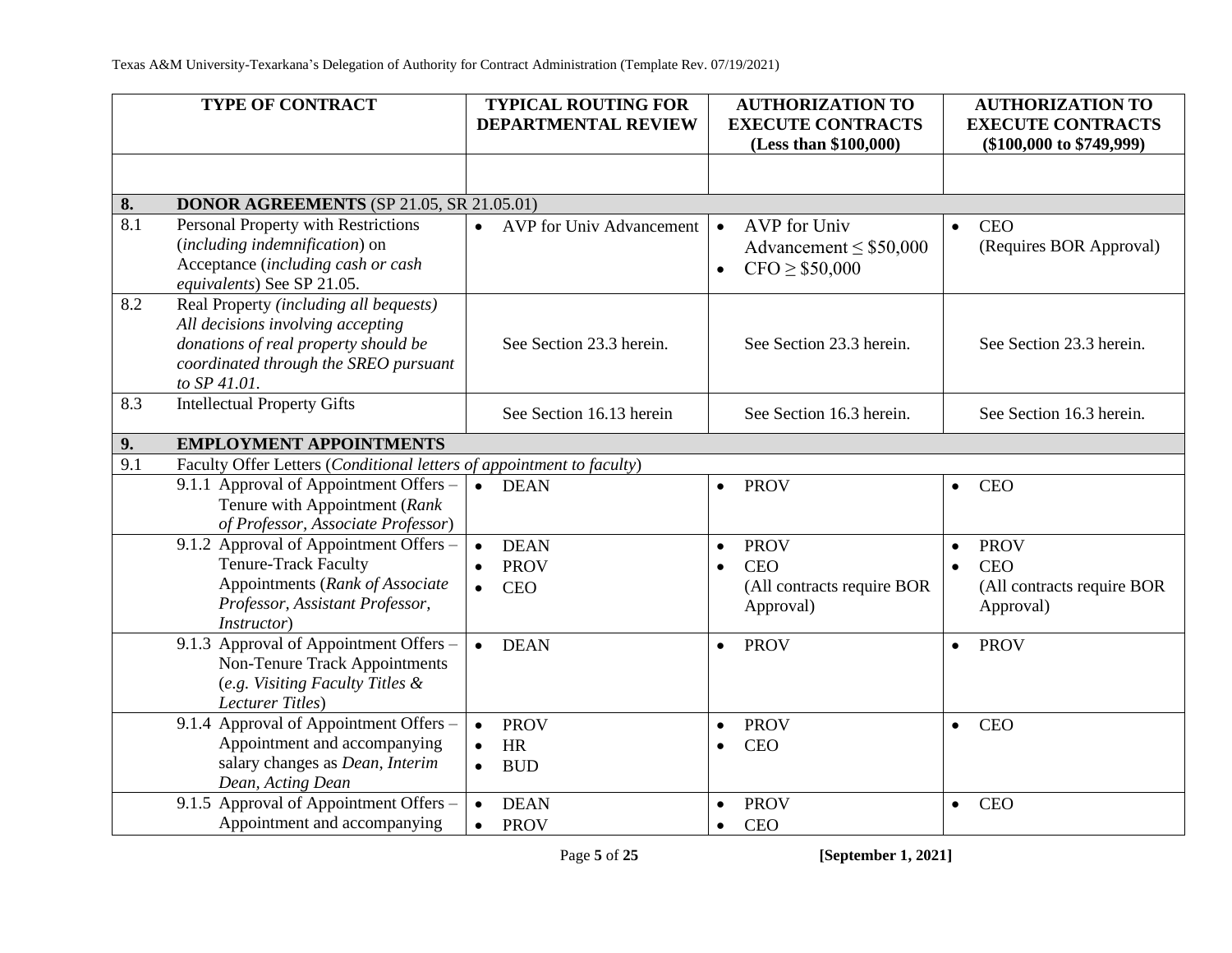| TYPE OF CONTRACT                                                                                                                                                                                       | <b>TYPICAL ROUTING FOR</b>                                       | <b>AUTHORIZATION TO</b>                             | <b>AUTHORIZATION TO</b>                                  |
|--------------------------------------------------------------------------------------------------------------------------------------------------------------------------------------------------------|------------------------------------------------------------------|-----------------------------------------------------|----------------------------------------------------------|
|                                                                                                                                                                                                        | DEPARTMENTAL REVIEW                                              | <b>EXECUTE CONTRACTS</b><br>(Less than \$100,000)   | <b>EXECUTE CONTRACTS</b><br>$(\$100,000$ to $\$749,999)$ |
| salary changes as Academic<br>Department Head, Interim Head,<br><b>Acting Head</b>                                                                                                                     | <b>BUD</b><br>$\bullet$                                          |                                                     |                                                          |
| 9.1.6 Approval of Appointment Offers -<br>Appointment and accompanying<br>salary changes for faculty<br>members appointed as Director of<br>an Academic Administrative<br>Services Center or Institute | <b>PROV</b><br>$\bullet$<br><b>BUD</b><br>$\bullet$              | <b>PROV</b><br>$\bullet$<br><b>CEO</b><br>$\bullet$ | <b>CEO</b><br>$\bullet$                                  |
| 9.1.7 Approval of Appointment Offers –<br>Appointment and accompanying<br>salary changes as Associate or<br><b>Assistant Dean</b>                                                                      | <b>PROV</b><br><b>BUD</b><br>$\bullet$                           | <b>PROV</b><br>$\bullet$<br><b>CEO</b><br>$\bullet$ | <b>CEO</b><br>$\bullet$                                  |
| 9.1.8 Approval of Appointment Offers -<br>Appointment and accompanying<br>salary changes as Associate or<br><b>Assistant Department Head,</b><br>Departmental Division Head                            | <b>DEAN</b><br><b>BUD</b><br><b>CFO</b>                          | <b>PROV</b><br>$\bullet$<br><b>CEO</b><br>$\bullet$ | <b>CEO</b><br>$\bullet$                                  |
| 9.1.9 Approval of Appointment Offers -<br><b>Faculty Appointments in Excess</b><br>of Budgeted 100% Assignment                                                                                         | <b>DEAN</b><br><b>BUD</b><br><b>CFO</b>                          | <b>PROV</b><br>$\bullet$                            | <b>PROV</b><br>$\bullet$                                 |
| 9.1.10 Continuing and Extension<br>Education                                                                                                                                                           | <b>DEAN</b><br>$\bullet$<br><b>HR</b><br>$\bullet$<br><b>BUD</b> | <b>PROV</b><br>$\bullet$                            | <b>PROV</b><br>$\bullet$                                 |
| 9.1.11 Other Instructional Agreements<br>- Temporary Hires (part-time<br>faculty, adjunct faculty)                                                                                                     | <b>DEAN</b><br>$\bullet$                                         | <b>PROV</b><br>$\bullet$                            | <b>PROV</b><br>$\bullet$                                 |
| Off-Campus Instruction<br>9.1.12                                                                                                                                                                       | <b>DEAN</b><br>HR<br><b>BUD</b><br>$\bullet$                     | <b>PROV</b><br>$\bullet$                            | <b>PROV</b><br>$\bullet$                                 |
| Graduate Assistants (initial<br>9.1.13<br>employment agreement for<br>graduate student assistants)                                                                                                     | <b>DEAN</b><br>$\bullet$<br><b>BUD</b>                           | <b>PROV</b><br>$\bullet$                            | <b>PROV</b><br>$\bullet$                                 |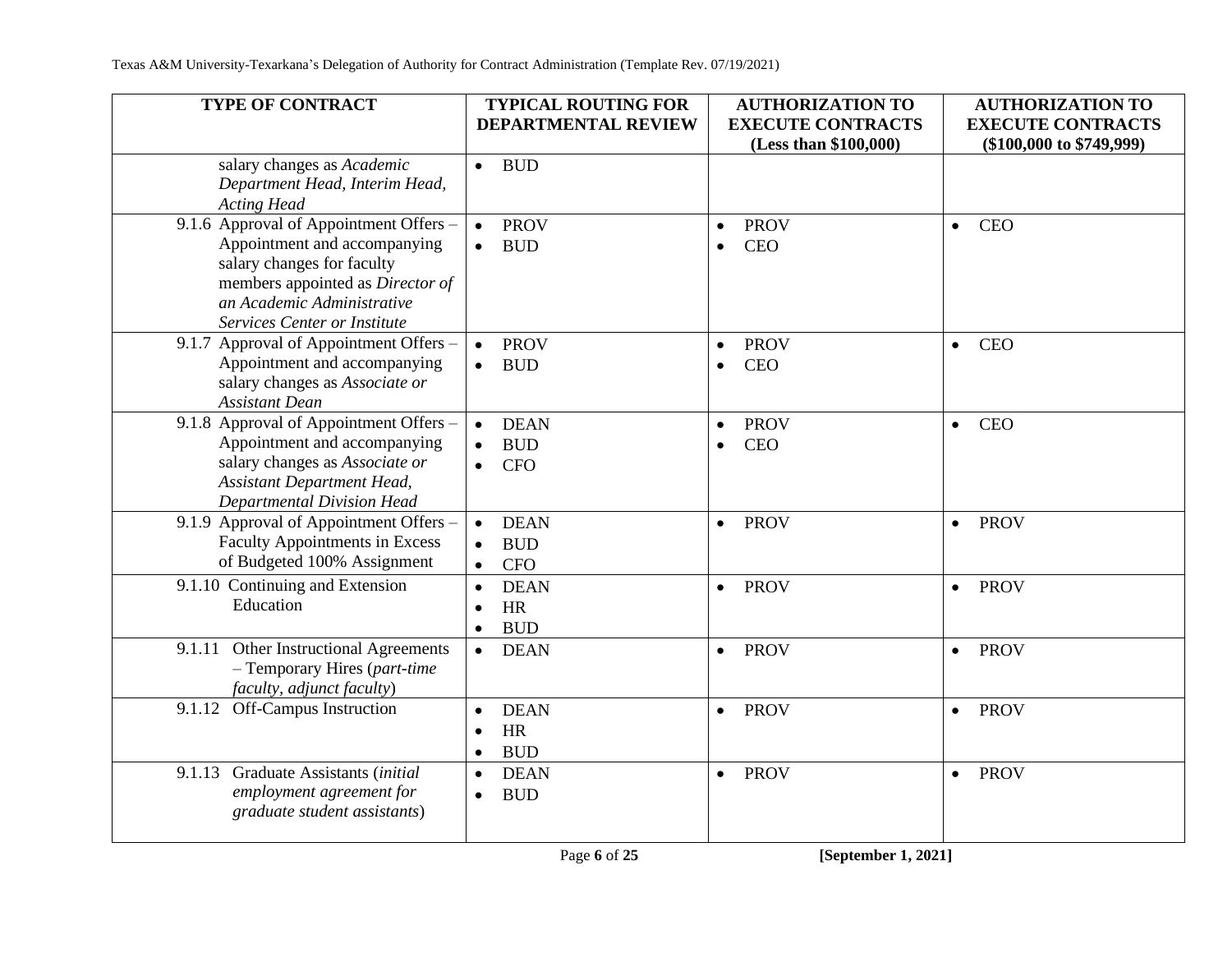|      | <b>TYPE OF CONTRACT</b>                                                             |           | <b>TYPICAL ROUTING FOR</b> |           | <b>AUTHORIZATION TO</b>                           |           | <b>AUTHORIZATION TO</b>                                  |
|------|-------------------------------------------------------------------------------------|-----------|----------------------------|-----------|---------------------------------------------------|-----------|----------------------------------------------------------|
|      |                                                                                     |           | <b>DEPARTMENTAL REVIEW</b> |           | <b>EXECUTE CONTRACTS</b><br>(Less than \$100,000) |           | <b>EXECUTE CONTRACTS</b><br>$(\$100,000$ to $\$749,999)$ |
|      |                                                                                     |           |                            |           |                                                   |           |                                                          |
| 9.2  | Non-Faculty Employment Appointments                                                 |           |                            |           |                                                   |           |                                                          |
|      | 9.2.1 Approval of Appointment Offers –                                              | $\bullet$ | <b>DEPT HEAD</b>           | $\bullet$ | <b>CEO</b>                                        | $\bullet$ | <b>CEO</b>                                               |
|      | Non-Classified Administrative                                                       | $\bullet$ | <b>DEAN</b>                |           |                                                   |           |                                                          |
|      | Staff                                                                               | $\bullet$ | <b>HR</b>                  |           |                                                   |           |                                                          |
|      | 9.2.2 Approval of Appointment Offers -                                              | $\bullet$ | <b>DEPT HEAD</b>           | $\bullet$ | <b>CEO</b>                                        | $\bullet$ | <b>CEO</b>                                               |
|      | <b>Classified Support Staff</b>                                                     | $\bullet$ | <b>DEAN</b>                |           |                                                   |           |                                                          |
|      |                                                                                     | $\bullet$ | <b>HR</b>                  |           |                                                   |           |                                                          |
|      | 9.2.3 Approval of Appointment Offers -                                              | $\bullet$ | <b>DEPT HEAD</b>           | $\bullet$ | <b>CEO</b>                                        | $\bullet$ | <b>CEO</b>                                               |
|      | Staff in Excess of Budgeted 100%                                                    |           | <b>DEAN</b>                |           |                                                   |           |                                                          |
|      | Assignment                                                                          | $\bullet$ | <b>HR</b>                  |           |                                                   |           |                                                          |
| 10.  | <b>EMPLOYEE BENEFITS CONTRACTS - Benefits Administration</b>                        |           |                            |           |                                                   |           |                                                          |
| 10.1 | Group Insurance Contracts/Policies and                                              | $\bullet$ | AD                         | $\bullet$ | <b>CFO</b>                                        | $\bullet$ | <b>CEO</b>                                               |
|      | <b>Administrative Agreements</b>                                                    | $\bullet$ | <b>AVP</b>                 |           |                                                   |           |                                                          |
|      |                                                                                     |           | <b>DEAN</b>                |           |                                                   |           |                                                          |
| 11.  | <b>EQUIPMENT LEASE AGREEMENTS</b>                                                   |           |                            |           |                                                   |           |                                                          |
|      | <b>TAMUS</b> as Lessor                                                              |           |                            |           |                                                   |           |                                                          |
| 11.1 | <b>Equipment Lease with Purchase Option</b>                                         |           | <b>DEAN</b>                | $\bullet$ | PROC/HUB                                          | $\bullet$ | <b>CEO</b>                                               |
|      | Non-employee (former faculty, research                                              |           | PROC/HUB                   | $\bullet$ | <b>CFO</b>                                        |           |                                                          |
|      | sponsor, etc.) rental for a specific period<br>with fixed purchase option of TAMUS- |           |                            |           |                                                   |           |                                                          |
|      | owned equipment.                                                                    |           |                            |           |                                                   |           |                                                          |
| 11.2 | Equipment Lease for TAMUS -Related                                                  |           | <b>DEAN</b>                | $\bullet$ | PROC/HUB                                          | $\bullet$ | <b>CEO</b>                                               |
|      | <b>Activities</b>                                                                   |           | PROC/HUB                   | $\bullet$ | <b>CFO</b>                                        |           |                                                          |
|      | Non-employee (student, conference, etc.)                                            |           |                            |           |                                                   |           |                                                          |
|      | rental for a specified period of TAMUS -                                            |           |                            |           |                                                   |           |                                                          |
|      | owned equipment.                                                                    |           |                            |           |                                                   |           |                                                          |
|      | 11.2.1 Rental Vehicles                                                              |           | N/A                        | $\bullet$ | N/A                                               | $\bullet$ | N/A                                                      |
|      | (Non-TAMUS Lessee)                                                                  |           |                            |           |                                                   |           |                                                          |
|      | 11.2.2 Equipment                                                                    | $\bullet$ | N/A                        | $\bullet$ | N/A                                               | $\bullet$ | N/A                                                      |
|      |                                                                                     |           | <b>TAMUS</b> as Lessee     |           |                                                   |           |                                                          |
| 11.3 | Equipment Lease with Purchase Option                                                |           | <b>DEAN</b>                | $\bullet$ | PROC/HUB                                          | $\bullet$ | <b>CEO</b>                                               |
|      | Rental of equipment for TAMUS use                                                   | $\bullet$ | PROC/HUB                   |           |                                                   |           |                                                          |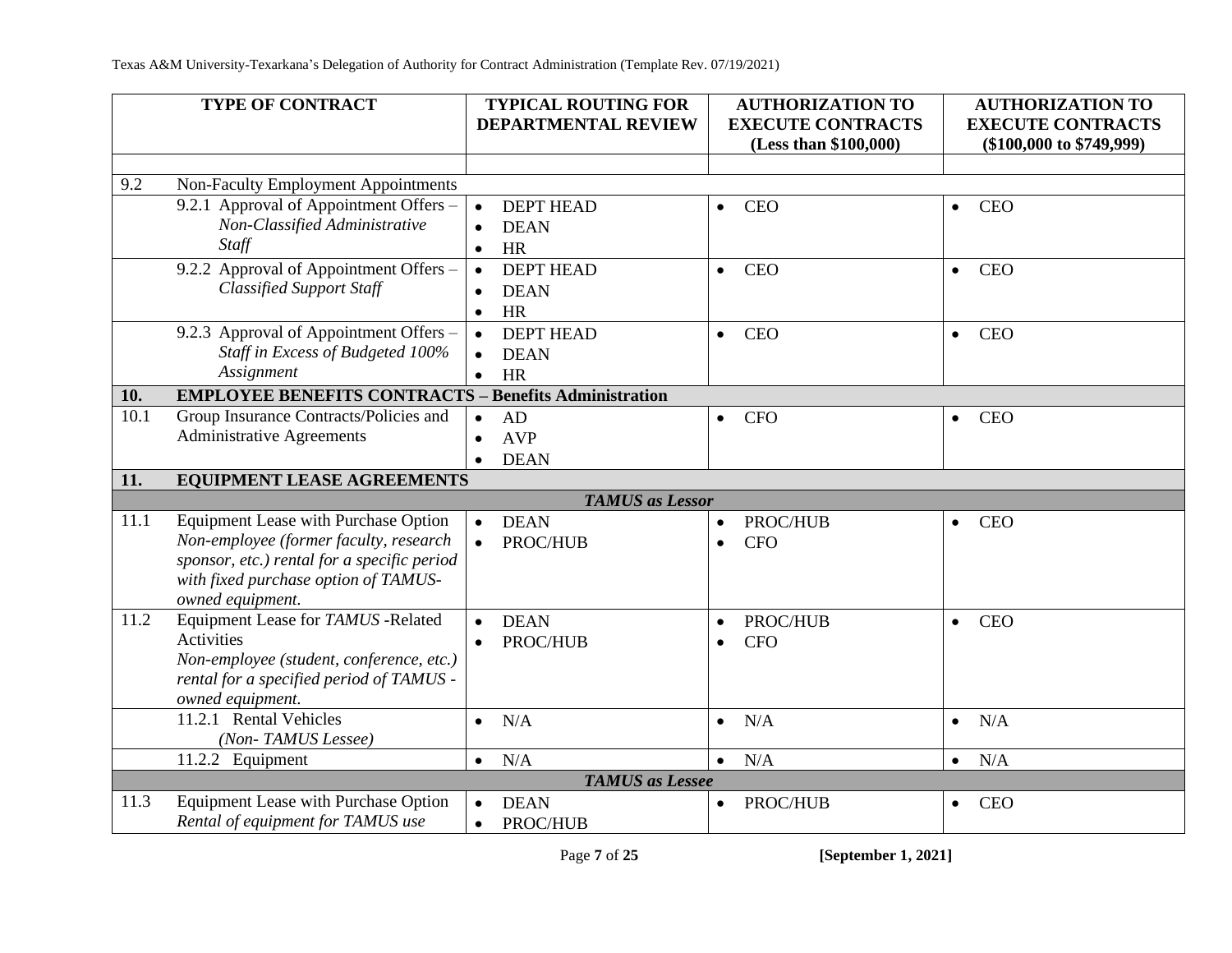| TYPE OF CONTRACT                                                                                                             | <b>TYPICAL ROUTING FOR</b><br><b>DEPARTMENTAL REVIEW</b> | <b>AUTHORIZATION TO</b><br><b>EXECUTE CONTRACTS</b><br>(Less than \$100,000) | <b>AUTHORIZATION TO</b><br><b>EXECUTE CONTRACTS</b><br>$(\$100,000$ to $\$749,999)$ |
|------------------------------------------------------------------------------------------------------------------------------|----------------------------------------------------------|------------------------------------------------------------------------------|-------------------------------------------------------------------------------------|
| with fixed option to purchase within a<br>specified period (five years or less).                                             |                                                          |                                                                              |                                                                                     |
| <b>Equipment Lease (Rental)</b><br>11.4<br>Rental of equipment for TAMUS use for<br>a specified period (five years or less). | <b>DEAN</b><br>PROC/HUB                                  | PROC/HUB<br>$\bullet$                                                        | <b>CEO</b><br>$\bullet$                                                             |
| FEDERAL & STATE REGULATORY AGREEMENTS<br>12.                                                                                 |                                                          |                                                                              |                                                                                     |
| 12.1<br>Permits, Licenses, Declarations,<br>Applications Filed with Regulatory<br>Agencies                                   | <b>DEAN</b><br>$\bullet$                                 | <b>CFO</b><br>$\bullet$                                                      | <b>CEO</b><br>$\bullet$                                                             |
| <b>FINANCIAL CONTRACTS - Treasury Services</b><br>13.                                                                        |                                                          |                                                                              |                                                                                     |
| 13.1<br>System Depositories (SP 22.02)                                                                                       | <b>CFO</b><br>$\bullet$                                  | <b>CFO</b><br>$\bullet$                                                      | <b>CEO</b><br>$\bullet$                                                             |
| <b>Investment Management (SP 22.02)</b><br>13.2                                                                              |                                                          |                                                                              |                                                                                     |
| 13.2.1 Investment Consultants and<br>Advisors (subject to provisions<br>of Section 27 Consultant<br>Agreements)              | <b>CFO</b><br>$\bullet$                                  | <b>CFO</b><br>$\bullet$                                                      | <b>CEO</b><br>$\bullet$                                                             |
| 13.2.2 Investment Management (SP<br>22.02)                                                                                   | <b>CFO</b><br>$\bullet$                                  | <b>CFO</b><br>$\bullet$                                                      | <b>CEO</b><br>$\bullet$                                                             |
| Debt Management (SP 23.02, RFS, HEF and PUF)<br>13.3                                                                         |                                                          |                                                                              |                                                                                     |
| 13.3.1 Financial Advisors (subject to<br>provisions of Section 27<br><b>Consultant Agreements</b> )                          | <b>CFO</b>                                               | <b>CFO</b><br>$\bullet$                                                      | <b>CEO</b><br>$\bullet$                                                             |
| 13.3.2 Bond Counsel (See Section 19.2<br>Legal)                                                                              | <b>CFO</b><br>$\bullet$                                  | <b>CFO</b><br>$\bullet$                                                      | <b>CEO</b><br>$\bullet$                                                             |
| <b>Other Banking Functions (Custodial</b><br>13.4<br>agreements, securities lending<br>agreements)                           | $\bullet$ CFO                                            | <b>CFO</b><br>$\bullet$                                                      | <b>CEO</b><br>$\bullet$                                                             |
| <b>GRANT PARTICIPATION AGREEMENTS (FEDERAL/STATE/LOCAL/PRIVATE) (NON-RESEARCH RELATED)</b><br>14.                            |                                                          |                                                                              |                                                                                     |
| 14.1<br>Grants (for sponsored research project                                                                               | <b>DEAN</b><br>$\bullet$                                 | <b>CFO</b><br>$\bullet$                                                      | <b>PROV</b><br>$\bullet$                                                            |
| related grants see Section 24.1)                                                                                             | <b>BUD</b><br>$\bullet$                                  |                                                                              | <b>CEO</b><br>$\bullet$                                                             |
| <b>Student Financial Aid</b><br>14.2                                                                                         | <b>DEAN</b><br>$\bullet$<br><b>PROV</b><br>$\bullet$     | <b>CFO</b><br>$\bullet$<br><b>CEO</b><br>$\bullet$                           | <b>CEO</b><br>$\bullet$                                                             |
| <b>Funding Agreements</b><br>14.3                                                                                            | <b>DEAN</b><br>$\bullet$                                 | <b>CFO</b><br>$\bullet$                                                      | <b>CEO</b><br>$\bullet$                                                             |
| (Academic)                                                                                                                   | <b>BUD</b><br>$\bullet$<br>Page 8 of 25                  | [September 1, 2021]                                                          |                                                                                     |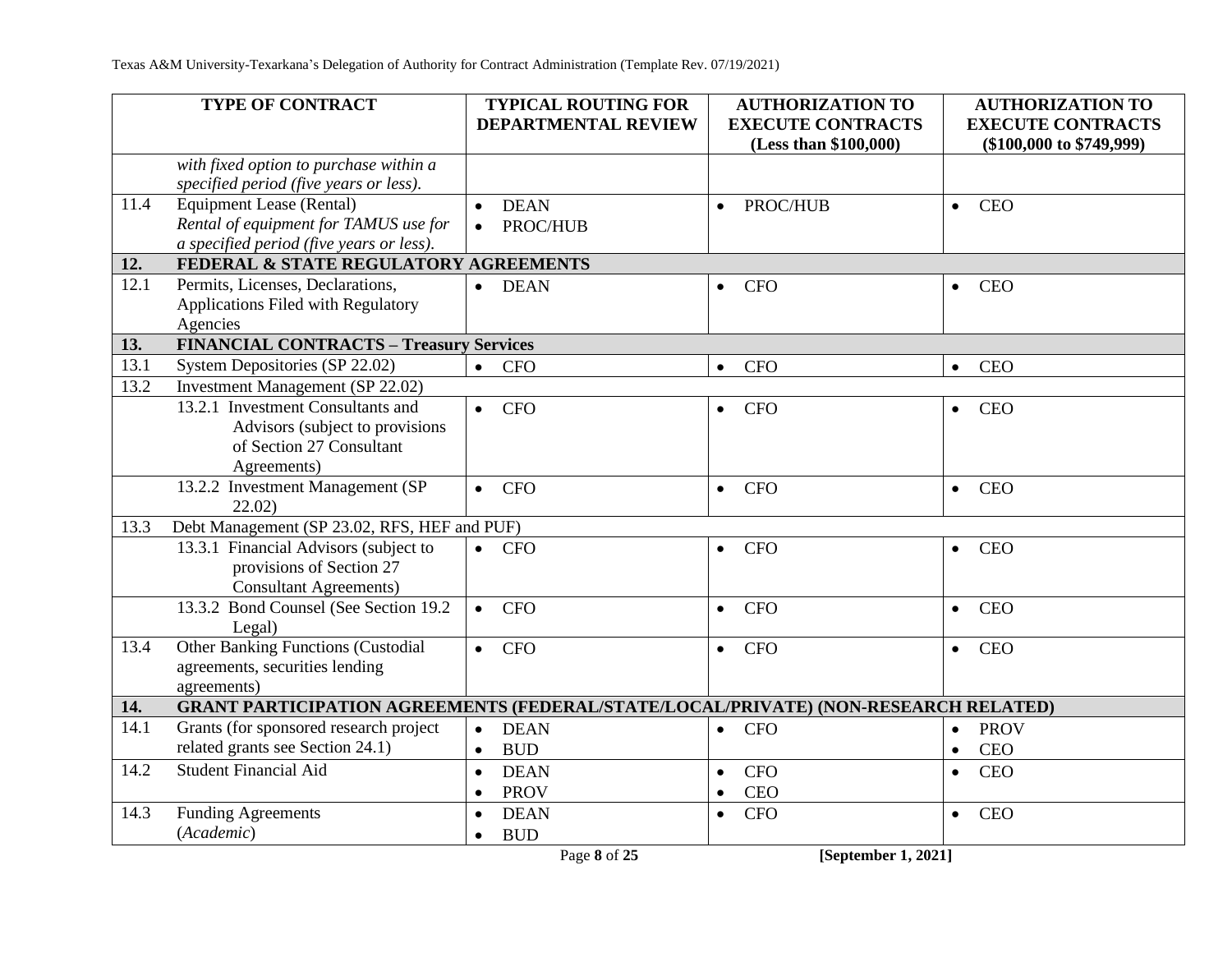|      | TYPE OF CONTRACT                                                                                                |           | <b>TYPICAL ROUTING FOR</b> |           | <b>AUTHORIZATION TO</b>                           |           | <b>AUTHORIZATION TO</b>                                  |
|------|-----------------------------------------------------------------------------------------------------------------|-----------|----------------------------|-----------|---------------------------------------------------|-----------|----------------------------------------------------------|
|      |                                                                                                                 |           | <b>DEPARTMENTAL REVIEW</b> |           | <b>EXECUTE CONTRACTS</b><br>(Less than \$100,000) |           | <b>EXECUTE CONTRACTS</b><br>$(\$100,000$ to $\$749,999)$ |
| 14.4 | <b>Funding Agreements</b>                                                                                       | $\bullet$ | <b>PROV</b>                | $\bullet$ | <b>CFO</b>                                        | $\bullet$ | <b>CEO</b>                                               |
|      | (Non-Academic; Non-Sponsored                                                                                    | $\bullet$ | <b>BUD</b>                 |           |                                                   |           |                                                          |
|      | Research)                                                                                                       |           |                            |           |                                                   |           |                                                          |
| 15.  | <b>INSURANCE-PARTIAL RISK TRANSFER CONTRACTS - Risk Management and Safety</b>                                   |           |                            |           |                                                   |           |                                                          |
|      | (Retention of Predetermined Limited Risk with Contractual Transfer of Excess Risk Exposure                      |           |                            |           |                                                   |           |                                                          |
| 15.1 | Fleet Automobile and Motor Driven                                                                               | $\bullet$ | <b>UPD</b>                 | $\bullet$ | <b>CFO</b>                                        | $\bullet$ | <b>CEO</b>                                               |
|      | Liability Contract (Motorized autos and                                                                         | $\bullet$ | <b>CFO</b>                 |           |                                                   |           |                                                          |
|      | machinery driven by System                                                                                      |           |                            |           |                                                   |           |                                                          |
|      | employees.) Contract reviewed by the                                                                            |           |                            |           |                                                   |           |                                                          |
|      | State Board of Insurance, Attorney                                                                              |           |                            |           |                                                   |           |                                                          |
|      | General's Office and the Texas Building                                                                         |           |                            |           |                                                   |           |                                                          |
|      | and Procurement Commission.                                                                                     |           |                            |           |                                                   |           |                                                          |
| 15.2 | Directors and Officers Liability Contract                                                                       |           | <b>UPD</b>                 | $\bullet$ | <b>CFO</b>                                        | $\bullet$ | <b>CEO</b>                                               |
|      | (Covers BOR, System Administrators,                                                                             |           | <b>CFO</b>                 |           |                                                   |           |                                                          |
|      | Faculty and Staff)<br><b>Healthcare Purchasers Professional</b>                                                 |           |                            |           |                                                   |           |                                                          |
| 15.3 |                                                                                                                 | $\bullet$ | N/A                        | $\bullet$ | N/A                                               | $\bullet$ | N/A                                                      |
|      | <b>Liability Contract (Professional</b><br>/Fiduciary coverage for System Self-                                 |           |                            |           |                                                   |           |                                                          |
|      | <b>Insured Group Benefit Programs)</b>                                                                          |           |                            |           |                                                   |           |                                                          |
| 15.4 | Various Insurance - Partial Risk                                                                                | $\bullet$ | <b>AVP</b>                 | $\bullet$ | <b>CFO</b>                                        | $\bullet$ | <b>CEO</b>                                               |
|      | <b>Transfer Contracts (Funding from</b>                                                                         | $\bullet$ | AD                         |           |                                                   |           |                                                          |
|      | Member/User)                                                                                                    | $\bullet$ | <b>UPD</b>                 |           |                                                   |           |                                                          |
|      | NOTE: The Office of Risk Management is                                                                          |           |                            |           |                                                   |           |                                                          |
|      | responsible for all System-based Partial                                                                        |           |                            |           |                                                   |           |                                                          |
|      | <b>Risk Transfer Contracts. Risk</b>                                                                            |           |                            |           |                                                   |           |                                                          |
|      | Management must be contacted before                                                                             |           |                            |           |                                                   |           |                                                          |
|      | any insurance is purchased.                                                                                     |           |                            |           |                                                   |           |                                                          |
| 15.5 | Workers' Compensation Insurance                                                                                 | $\bullet$ | <b>HR</b>                  | $\bullet$ | <b>CFO</b>                                        | $\bullet$ | <b>CEO</b>                                               |
|      | Claims processing or settlement                                                                                 | $\bullet$ | <b>CFO</b>                 |           |                                                   |           |                                                          |
| 15.6 | <b>Administrative Contracts</b>                                                                                 | $\bullet$ | <b>CFO</b>                 | $\bullet$ | <b>CFO</b>                                        | $\bullet$ | <b>CEO</b>                                               |
| 16.  | <b>INTELLECTUAL PROPERTY (SP 17.01)</b>                                                                         |           |                            |           |                                                   |           |                                                          |
|      | Texas A&M Technology Commercialization (TTC) – out-bound licensing, sale, or transfer of Intellectual Property. |           |                            |           |                                                   |           |                                                          |
| 16.1 | <b>Technology Transfer</b>                                                                                      |           |                            |           |                                                   |           |                                                          |
|      | 16.1.1 Patent License Agreement                                                                                 | $\bullet$ | <b>INVENTOR</b>            |           | • SYSTEM                                          |           | • SYSTEM                                                 |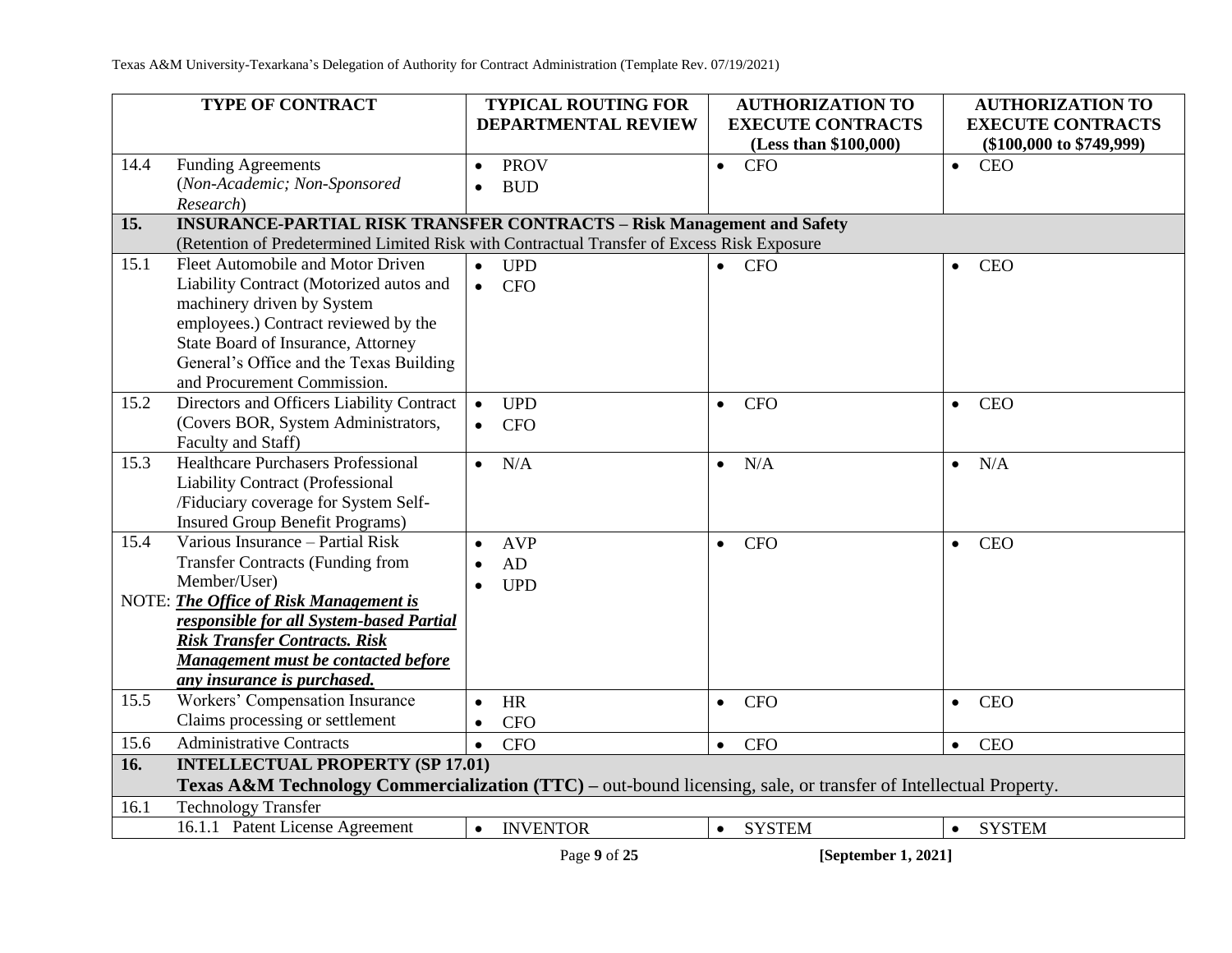| TYPE OF CONTRACT                                   | <b>TYPICAL ROUTING FOR</b><br><b>DEPARTMENTAL REVIEW</b> | <b>AUTHORIZATION TO</b><br><b>EXECUTE CONTRACTS</b>    | <b>AUTHORIZATION TO</b><br><b>EXECUTE CONTRACTS</b> |
|----------------------------------------------------|----------------------------------------------------------|--------------------------------------------------------|-----------------------------------------------------|
|                                                    |                                                          | (Less than \$100,000)                                  | $(\$100,000$ to $\$749,999)$                        |
| (Technology Transfer)                              | <b>DEAN</b><br>$\bullet$                                 | (Requires Chancellor                                   | (Requires Chancellor                                |
|                                                    | <b>CIO</b><br>$\bullet$                                  | Approval)                                              | Approval)                                           |
|                                                    | <b>CFO</b><br>$\bullet$                                  |                                                        |                                                     |
|                                                    | <b>CEO</b><br>$\bullet$                                  |                                                        |                                                     |
|                                                    | <b>OGC</b><br>$\bullet$                                  |                                                        |                                                     |
| 16.1.2 Non-Patent License Agreement                | N/A<br>$\bullet$                                         | N/A<br>$\bullet$                                       | N/A<br>$\bullet$                                    |
| (Technology Transfer) (trade secrets; non-         |                                                          |                                                        |                                                     |
| patentable inventions/know-how; Plant Variety      |                                                          |                                                        |                                                     |
| Protection Act; copyrights; etc.                   |                                                          |                                                        |                                                     |
| 16.1.3.1 Trademark and Service Mark                | <b>CEO</b><br>$\bullet$                                  | <b>CEO</b><br>$\bullet$                                | <b>CEO</b><br>$\bullet$                             |
| License (System controlled or owned)               |                                                          |                                                        |                                                     |
| 16.1.3.2 Trademark and Service Mark                | Inventor<br>$\bullet$                                    | $CEO \left( \langle $25k \rangle \right)$<br>$\bullet$ | Chancellor<br>$\bullet$                             |
| License (Member owned and licensed via             | <b>Account Manager</b><br>$\bullet$                      |                                                        |                                                     |
| System IP license agreement)                       | Dean<br>$\bullet$                                        |                                                        |                                                     |
|                                                    | Vice President<br>$\bullet$                              |                                                        |                                                     |
|                                                    | <b>OGC</b><br>$\bullet$                                  |                                                        |                                                     |
| 16.1.4.1 Software License (In-Bound)               | See Section 22.3 herein.                                 | See Section 22.3 herein.                               | See Section 22.3 herein.                            |
| 16.1.4.2 Software License (Out-Bound)              | N/A<br>$\bullet$                                         | N/A<br>$\bullet$                                       | N/A<br>$\bullet$                                    |
| <b>System Owned</b>                                |                                                          |                                                        |                                                     |
| 16.1.4.3 Software License (Out-Bound)              | N/A<br>$\bullet$                                         | N/A<br>$\bullet$                                       | N/A<br>$\bullet$                                    |
| Member Owned                                       |                                                          |                                                        |                                                     |
| 16.1.5 Option Agreement for future                 | <b>Account Manager</b><br>$\bullet$                      | <b>CFO</b><br>$\bullet$                                | <b>CEO</b><br>$\bullet$                             |
| License of Intellectual Property                   | Dean<br>$\bullet$                                        |                                                        |                                                     |
|                                                    | Vice President<br>$\bullet$                              |                                                        |                                                     |
|                                                    | OGC<br>$\bullet$                                         |                                                        |                                                     |
| 16.1.6 Inter-Institutional Agreement               | <b>Account Manger</b><br>$\bullet$                       | <b>CFO</b><br>$\bullet$                                | <b>CEO</b><br>$\bullet$                             |
| (educational institutions)                         | Dean<br>$\bullet$                                        |                                                        |                                                     |
|                                                    | Vice President<br>$\bullet$                              |                                                        |                                                     |
|                                                    | <b>OGC</b><br>$\bullet$                                  |                                                        |                                                     |
| 16.1.7.1 Assignment of Intellectual                | <b>Account Manager</b><br>$\bullet$                      | <b>CFO</b><br>$\bullet$                                | <b>CEO</b><br>$\bullet$                             |
| Property to Third Party (IP does not exist at time | Dean<br>$\bullet$                                        |                                                        |                                                     |
| of Sponsored Research Agreement)                   | Vice President<br>$\bullet$                              |                                                        |                                                     |
|                                                    | <b>OGC</b><br>$\bullet$                                  |                                                        |                                                     |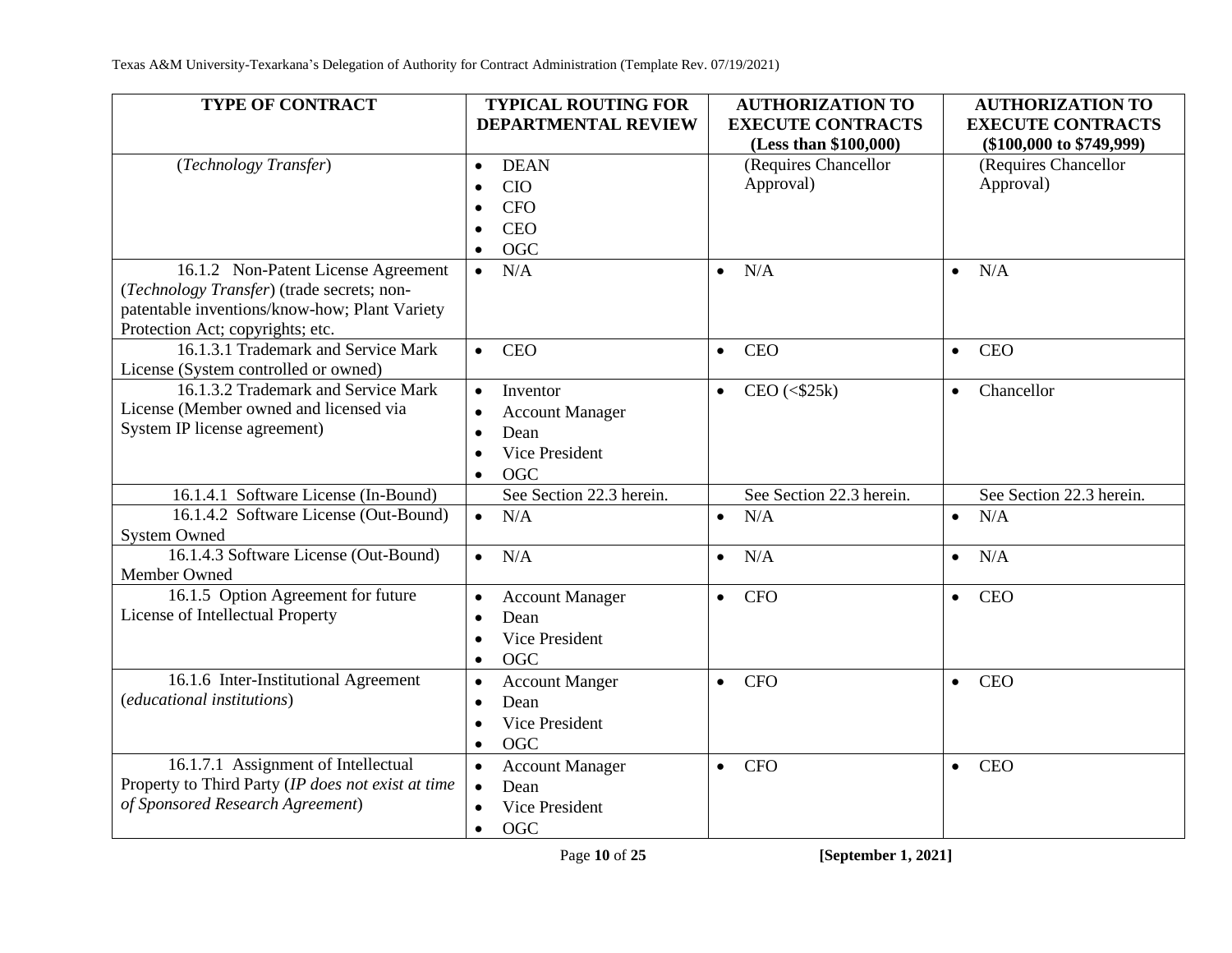| <b>TYPE OF CONTRACT</b>                                                      | <b>TYPICAL ROUTING FOR</b>                 | <b>AUTHORIZATION TO</b>  | <b>AUTHORIZATION TO</b>      |
|------------------------------------------------------------------------------|--------------------------------------------|--------------------------|------------------------------|
|                                                                              | <b>DEPARTMENTAL REVIEW</b>                 | <b>EXECUTE CONTRACTS</b> | <b>EXECUTE CONTRACTS</b>     |
|                                                                              |                                            | (Less than \$100,000)    | $(\$100,000$ to $\$749,999)$ |
| 16.1.7.2 Assignment of Intellectual<br>Property to Third Party (Existing IP) | <b>Account Manger</b><br>$\bullet$<br>Dean | $\bullet$ CFO            | <b>CEO</b><br>$\bullet$      |
|                                                                              | $\bullet$<br>Vice President<br>$\bullet$   |                          |                              |
|                                                                              | <b>OGC</b><br>$\bullet$                    |                          |                              |
| 16.1.8 Intellectual Property Release to                                      | Inventor<br>$\bullet$                      | <b>CFO</b><br>$\bullet$  | <b>CEO</b><br>$\bullet$      |
| Inventor/Author                                                              | <b>Account Manager</b><br>$\bullet$        |                          |                              |
|                                                                              | Dean<br>$\bullet$                          |                          |                              |
|                                                                              | Vice President<br>$\bullet$                |                          |                              |
|                                                                              | <b>OGC</b><br>$\bullet$                    |                          |                              |
| 16.1.9 Material Transfer Agreement                                           | N/A<br>$\bullet$                           | N/A<br>$\bullet$         | N/A<br>$\bullet$             |
| covering System Intellectual Property                                        |                                            |                          |                              |
| (Commercial)                                                                 |                                            |                          |                              |
| 16.1.10 Material Transfer Agreement                                          | N/A<br>$\bullet$                           | N/A<br>$\bullet$         | N/A<br>$\bullet$             |
| covering System Intellectual Property                                        |                                            |                          |                              |
| (Non-Commercial)                                                             |                                            |                          |                              |
| Disclosure and Protection of Intellectual Property<br>16.2                   |                                            |                          |                              |
| 16.2.1 Invention/Software Copyright                                          | <b>Account Manger</b><br>$\bullet$         | <b>CFO</b><br>$\bullet$  | <b>CEO</b><br>$\bullet$      |
| Disclosure                                                                   | Dean<br>$\bullet$                          |                          |                              |
|                                                                              | Vice President<br>$\bullet$                |                          |                              |
|                                                                              | OGC<br>$\bullet$                           |                          |                              |
| 16.2.2.1 IP Creators Sharing Agreement                                       | <b>Account Manger</b><br>$\bullet$         | <b>CFO</b><br>$\bullet$  | <b>CEO</b><br>$\bullet$      |
| (usually included in IP Disclosure)                                          | Dean<br>$\bullet$                          |                          |                              |
|                                                                              | Vice President<br>$\bullet$                |                          |                              |
|                                                                              | <b>OGC</b><br>$\bullet$                    |                          |                              |
| 16.2.2.2 IP Creators Multiple IP                                             | <b>Account Manger</b><br>$\bullet$         | <b>CFO</b><br>$\bullet$  | <b>CEO</b><br>$\bullet$      |
| <b>Relative Weight Agreement</b>                                             | Dean<br>$\bullet$                          |                          |                              |
|                                                                              | Vice President<br>$\bullet$                |                          |                              |
|                                                                              | <b>OGC</b>                                 |                          |                              |
| 16.2.3.1 Members Sharing Agreement                                           | <b>Account Manger</b><br>$\bullet$         | <b>CFO</b><br>$\bullet$  | <b>CEO</b><br>$\bullet$      |
|                                                                              | Dean<br>$\bullet$                          |                          |                              |
|                                                                              | Vice President                             |                          |                              |
|                                                                              | <b>OGC</b><br>$\bullet$                    |                          |                              |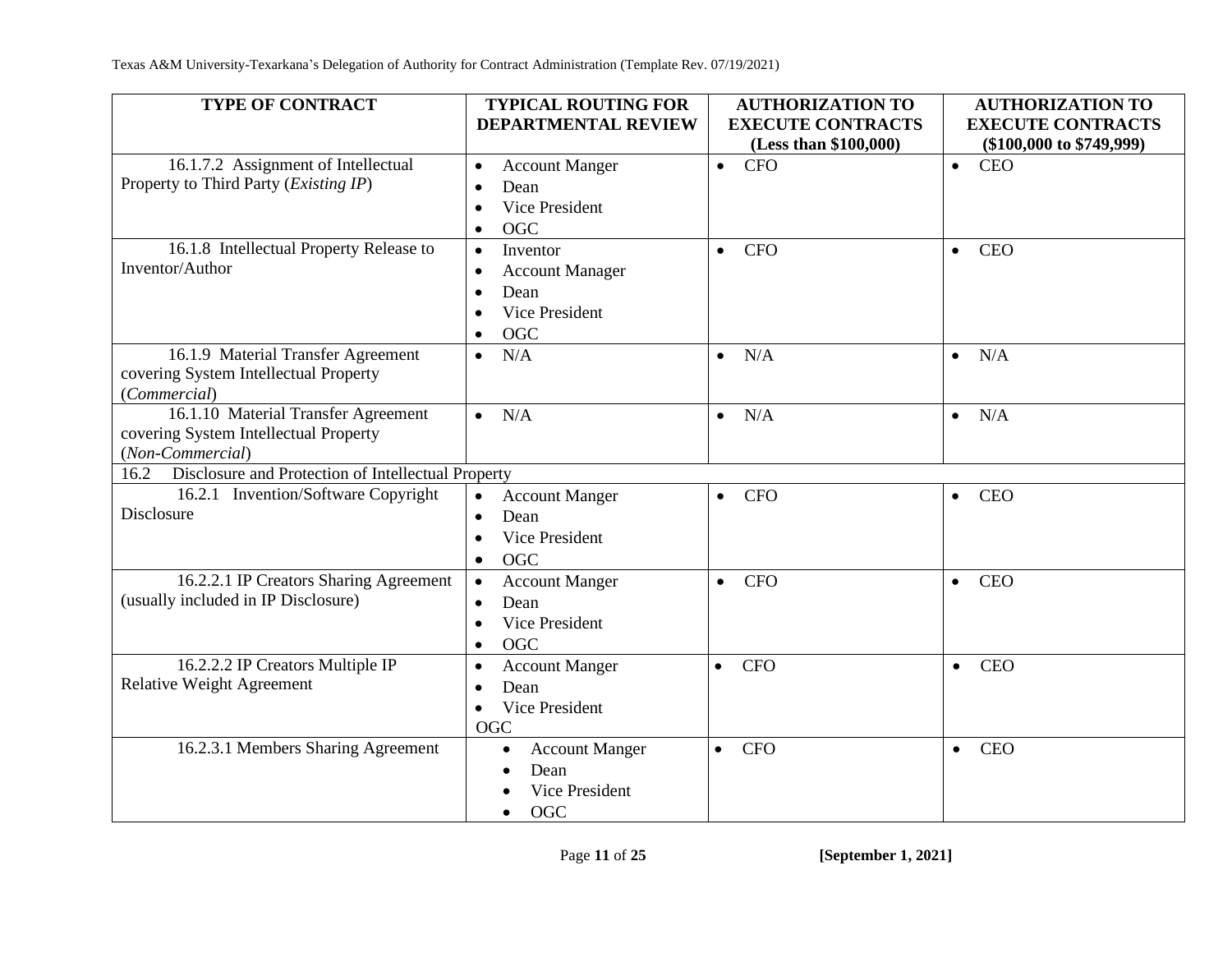|      | <b>TYPE OF CONTRACT</b>                                                                                                                                                                                                                                                                                        | <b>TYPICAL ROUTING FOR</b><br>DEPARTMENTAL REVIEW                                                                 | <b>AUTHORIZATION TO</b><br><b>EXECUTE CONTRACTS</b><br>(Less than \$100,000) | <b>AUTHORIZATION TO</b><br><b>EXECUTE CONTRACTS</b><br>$(\$100,000$ to $\$749,999)$ |
|------|----------------------------------------------------------------------------------------------------------------------------------------------------------------------------------------------------------------------------------------------------------------------------------------------------------------|-------------------------------------------------------------------------------------------------------------------|------------------------------------------------------------------------------|-------------------------------------------------------------------------------------|
|      | 16.2.3.2 Members Multiple IP Relative<br>Weight Agreement                                                                                                                                                                                                                                                      | <b>Account Manger</b><br>$\bullet$<br>Dean<br>$\bullet$<br>Vice President<br>$\bullet$<br><b>OGC</b><br>$\bullet$ | $\bullet$ CFO                                                                | <b>CEO</b><br>$\bullet$                                                             |
|      | 16.2.4 Intellectual Property<br>Application and Prosecution (patents;<br>copyright registrations; trademark<br>applications; plant variety protection act<br>certificates)                                                                                                                                     | N/A<br>$\bullet$                                                                                                  | N/A<br>$\bullet$                                                             | N/A<br>$\bullet$                                                                    |
|      | 16.2.5 Intellectual Property Application<br>and Prosecution for Member Owned<br>Copyrights and Trademarks (copyright<br>registrations and trademark applications)                                                                                                                                              | N/A<br>$\bullet$                                                                                                  | N/A<br>$\bullet$                                                             | N/A<br>$\bullet$                                                                    |
| 16.3 | <b>Collegiate Licensing</b>                                                                                                                                                                                                                                                                                    | Department Head<br>$\bullet$                                                                                      | <b>CFO</b><br>$\bullet$                                                      | <b>CEO</b><br>$\bullet$                                                             |
| 16.4 | Nondisclosure/Confidentiality<br><b>Agreements Relating to</b><br>Commercialization of System<br><b>Intellectual Property</b><br>Committing TAMUS or individuals other<br>than the individual signing.<br>(Nondisclosure/Confidentiality<br>Agreements that SOLELY bind the<br>individual signing are exempt.) | <b>Account Manager</b><br>$\bullet$<br>Dean<br>$\bullet$<br>Vice President                                        | <b>CFO</b><br>$\bullet$                                                      | <b>CEO</b><br>$\bullet$                                                             |
| 16.5 | (Deleted as Not Related to this Section<br>16, Intellectual Property)                                                                                                                                                                                                                                          | $\bullet$                                                                                                         | $\bullet$                                                                    | $\bullet$                                                                           |
| 16.6 | (Deleted as Not Related to this Section<br>16, Intellectual Property)                                                                                                                                                                                                                                          | $\bullet$                                                                                                         | $\bullet$                                                                    | $\bullet$                                                                           |
| 16.7 | (Deleted as Not Related to this Section<br>16, Intellectual Property)                                                                                                                                                                                                                                          | $\bullet$                                                                                                         | $\bullet$                                                                    | $\bullet$                                                                           |
| 16.8 | Memorandum of Agreement<br>Non-academic (letter style) agreements<br>which document programmatic<br>commitments between TTC and Non-                                                                                                                                                                           | <b>Account Manager</b><br>$\bullet$<br>Dean<br>$\bullet$<br>Vice President<br>Provost<br>$\bullet$                | <b>CFO</b><br>$\bullet$                                                      | <b>CEO</b><br>$\bullet$                                                             |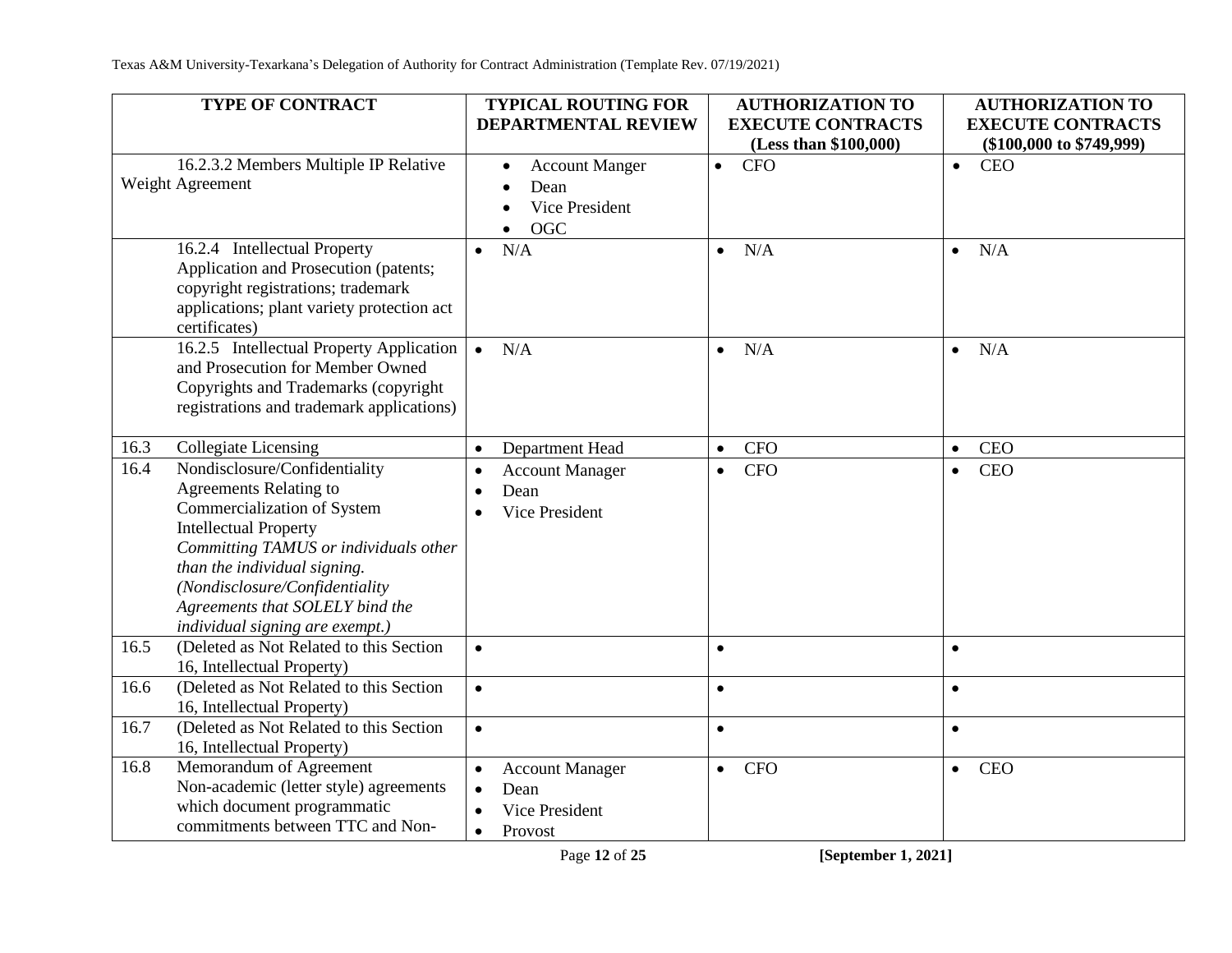| <b>EXECUTE CONTRACTS</b><br><b>EXECUTE CONTRACTS</b><br><b>DEPARTMENTAL REVIEW</b>                                                          |  |
|---------------------------------------------------------------------------------------------------------------------------------------------|--|
| (Less than \$100,000)<br>$(\$100,000$ to $\$749,999)$                                                                                       |  |
| System entities (includes promotion of<br>$\bullet$ OGC                                                                                     |  |
| collaboration for: commercializing                                                                                                          |  |
| System IP; obtaining investors for                                                                                                          |  |
| companies licensing System IP;                                                                                                              |  |
| research investment by entities in a                                                                                                        |  |
| foreign country; and promoting history                                                                                                      |  |
| of System students and foreign country)                                                                                                     |  |
| Creation of System Business Entity to<br>16.9<br>N/A<br>N/A<br>N/A<br>$\bullet$<br>$\bullet$<br>$\bullet$                                   |  |
| Commercialize System Intellectual                                                                                                           |  |
| Property<br>16.10                                                                                                                           |  |
| <b>Intellectual Property Gifts</b>                                                                                                          |  |
| 16.10.1 IP Offer to System in Exchange<br>N/A<br>N/A<br>N/A<br>$\bullet$<br>$\bullet$<br>$\bullet$                                          |  |
| for Royalty Sharing<br>16.10.2 IP Offer to Member in                                                                                        |  |
| N/A<br>N/A<br>N/A<br>$\bullet$<br>$\bullet$<br>$\bullet$<br><b>Exchange for Royalty Sharing</b>                                             |  |
| 16.10.3 IP Offer to System of Charitable                                                                                                    |  |
| N/A<br>N/A<br>N/A<br>$\bullet$<br>$\bullet$<br>$\bullet$<br>Gift                                                                            |  |
| 16.10.4 IP Offer to Member of<br>N/A<br>N/A<br>N/A<br>$\bullet$<br>$\bullet$<br>$\bullet$                                                   |  |
| Charitable Gift                                                                                                                             |  |
| Misc. Intellectual Property Agreements<br>16.11<br><b>CFO</b><br><b>CEO</b><br><b>Account Manger</b><br>$\bullet$<br>$\bullet$<br>$\bullet$ |  |
| and agreements ancillary to intellectual<br>Dean<br>$\bullet$                                                                               |  |
| property agreements<br>Vice President                                                                                                       |  |
| Provost                                                                                                                                     |  |
| <b>OGC</b>                                                                                                                                  |  |
| <b>INTER-AGENCY and INTER-LOCAL AGREEMENTS</b><br>17.                                                                                       |  |
| 17.1<br><b>Inter-Agency Agreements</b><br><b>DEAN</b><br><b>CFO</b><br><b>CEO</b>                                                           |  |
| $\bullet$<br>$\bullet$<br>$\bullet$<br>Commitment for the use/acquisition<br><b>PROV</b><br>$\bullet$                                       |  |
| (provision) of resources from (to)                                                                                                          |  |
| <b>CFO</b><br>$\bullet$<br>another STATE AGENCY governed by                                                                                 |  |
| Texas Government Code Chapter 771                                                                                                           |  |
| <b>Inter-Local Agreements</b><br>17.2<br><b>DEAN</b><br><b>CFO</b><br><b>CEO</b><br>$\bullet$<br>$\bullet$                                  |  |
| Commitment for the use/acquisition<br><b>PROV</b>                                                                                           |  |
| (provision) of resources from (to) a<br><b>CFO</b><br>$\bullet$                                                                             |  |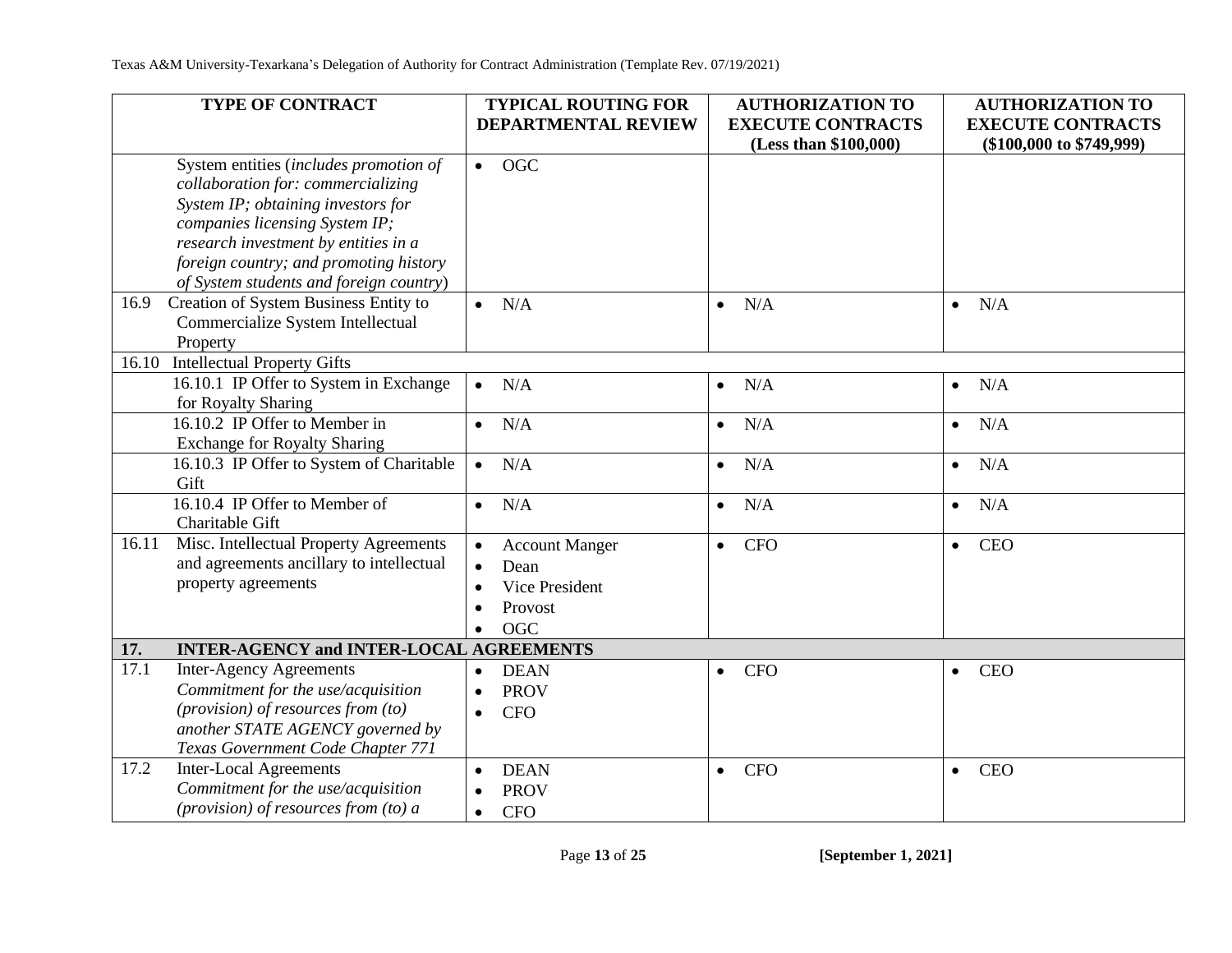|      | <b>TYPE OF CONTRACT</b>                                     | <b>TYPICAL ROUTING FOR</b>                                                                                                        | <b>AUTHORIZATION TO</b>  | <b>AUTHORIZATION TO</b>      |
|------|-------------------------------------------------------------|-----------------------------------------------------------------------------------------------------------------------------------|--------------------------|------------------------------|
|      |                                                             | <b>DEPARTMENTAL REVIEW</b>                                                                                                        | <b>EXECUTE CONTRACTS</b> | <b>EXECUTE CONTRACTS</b>     |
|      |                                                             |                                                                                                                                   | (Less than \$100,000)    | $(\$100,000$ to $\$749,999)$ |
|      | LOCAL GOVERNMENT governed by                                |                                                                                                                                   |                          |                              |
|      | Texas Government Code Chapter 791                           |                                                                                                                                   |                          |                              |
| 18.  | <b>INTRA-SYSTEM AGREEMENT</b>                               |                                                                                                                                   |                          |                              |
| 18.1 | Intra-System Agreement                                      | <b>DEAN</b>                                                                                                                       | <b>CFO</b><br>$\bullet$  | <b>CEO</b><br>$\bullet$      |
|      | Commitment for the use/acquisition                          | <b>PROV</b>                                                                                                                       |                          |                              |
|      | (provision) of resources from (to) other<br>System members. | <b>CFO</b><br>$\bullet$                                                                                                           |                          |                              |
| 18.2 | <b>RELLIS Intra-System Agreement</b>                        | <b>DEAN</b><br>$\bullet$                                                                                                          | <b>CFO</b><br>$\bullet$  | <b>CEO</b><br>$\bullet$      |
|      | Commitment for the use/acquisition                          | <b>PROV</b>                                                                                                                       |                          |                              |
|      | (provision) of resources from (to) other                    | <b>CFO</b><br>$\bullet$                                                                                                           |                          |                              |
|      | System members.                                             |                                                                                                                                   |                          |                              |
| 19.  | LEGAL (SP 09.04, SR 09.04.01)                               |                                                                                                                                   |                          |                              |
| 19.1 |                                                             | Litigation (See 19.1.1 below) All settlements shall have concurrence of the TAMUS CEO and General Counsel and where required, the |                          |                              |
|      | approval of the State Attorney General.                     |                                                                                                                                   |                          |                              |
|      | 19.1.1 Approval to Settle:                                  | <b>PROV</b>                                                                                                                       | <b>CEO</b><br>$\bullet$  | <b>CEO</b><br>$\bullet$      |
|      | \$100,000 or less General Counsel                           | <b>CFO</b>                                                                                                                        |                          |                              |
|      | \$100,000 to \$300,000 Chancellor                           | <b>CEO</b>                                                                                                                        |                          |                              |
|      | <b>More than \$300,000 BOR</b>                              | OGC                                                                                                                               |                          |                              |
| 19.2 | <b>Outside Legal Counsel</b>                                | <b>DEAN</b><br>$\bullet$                                                                                                          | OGC<br>$\bullet$         | OGC<br>$\bullet$             |
|      | General Counsel acts as liaison to the                      | <b>PROV</b>                                                                                                                       |                          |                              |
|      | Attorney General and shall retain,                          | <b>CFO</b><br>$\bullet$                                                                                                           |                          |                              |
|      | manage and approve all outside counsel                      | <b>CEO</b><br>$\bullet$                                                                                                           |                          |                              |
|      | for the System and its members.                             | <b>OGC</b><br>$\bullet$                                                                                                           |                          |                              |
| 20.  | MEMORANDA OF AGREEMENT/UNDERSTANDING - ACADEMIC             |                                                                                                                                   |                          |                              |
| 20.1 | General Memorandum of Agreement or                          | <b>DEAN</b><br>$\bullet$                                                                                                          | <b>CFO</b><br>$\bullet$  | <b>CEO</b><br>$\bullet$      |
|      | <b>Understanding (Letter Agreement)</b>                     | <b>PROV</b>                                                                                                                       |                          |                              |
|      | Documents programmatic commitments                          | <b>CFO</b><br>$\bullet$                                                                                                           |                          |                              |
|      | between TAMUS and non-TAMUS                                 |                                                                                                                                   |                          |                              |
|      | entities; contracts to perform                              |                                                                                                                                   |                          |                              |
|      | educational and service activities                          |                                                                                                                                   |                          |                              |
|      | consistent with the TAMUS mission.                          |                                                                                                                                   |                          |                              |
| 20.2 | <b>Cooperative Agreements</b>                               | <b>DEAN</b>                                                                                                                       | <b>PROV</b><br>$\bullet$ | <b>PROV</b><br>$\bullet$     |
|      | Student co-op affiliation agreements                        | <b>PROV</b><br>$\bullet$                                                                                                          | <b>CFO</b><br>$\bullet$  | <b>CEO</b><br>$\bullet$      |
|      | with sponsoring entities.                                   |                                                                                                                                   |                          |                              |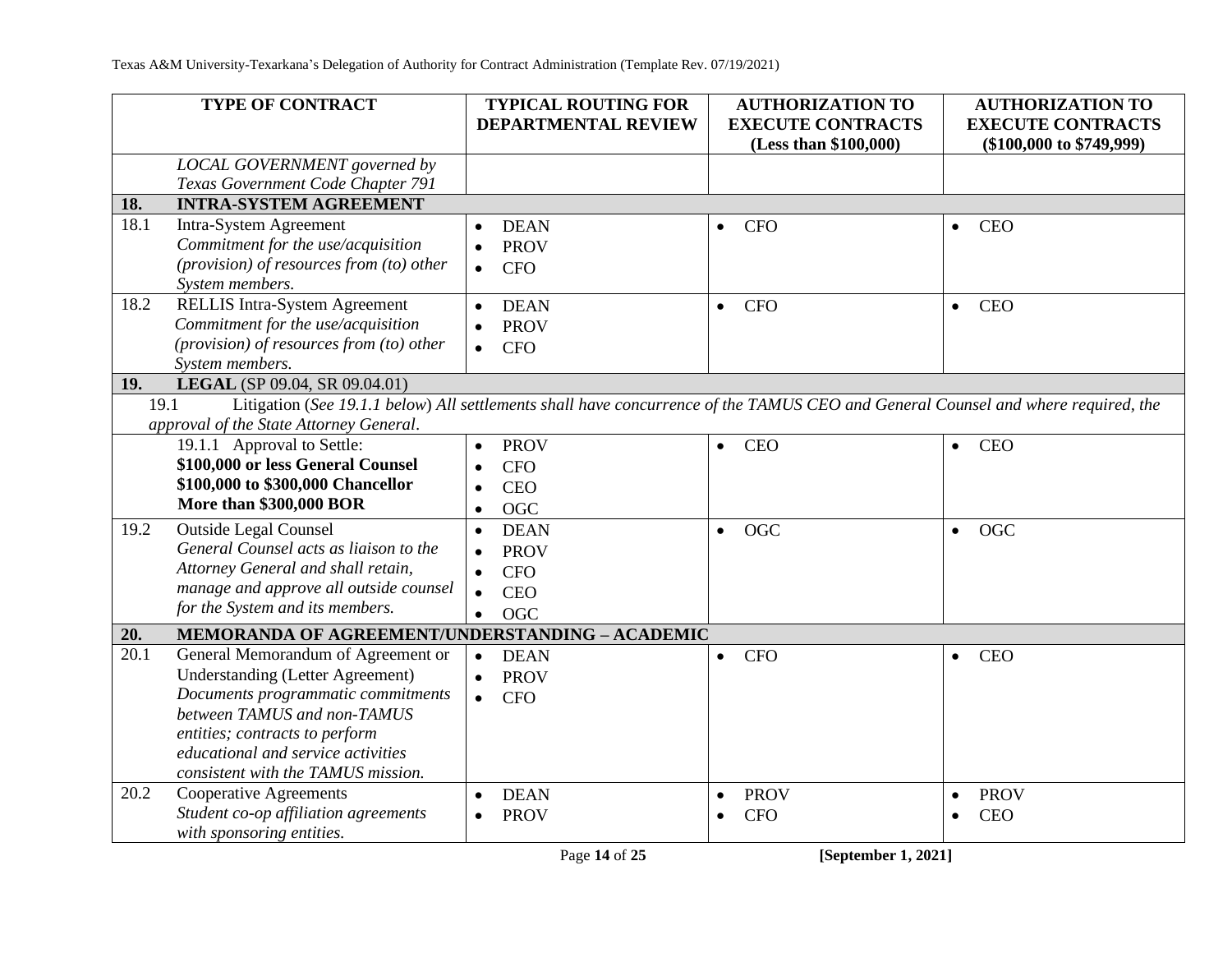|              | TYPE OF CONTRACT                                                                                                                                                                                                                                              | <b>TYPICAL ROUTING FOR</b><br><b>DEPARTMENTAL REVIEW</b>                                                         | <b>AUTHORIZATION TO</b><br><b>EXECUTE CONTRACTS</b><br>(Less than \$100,000) | <b>AUTHORIZATION TO</b><br><b>EXECUTE CONTRACTS</b><br>$(\$100,000$ to $\$749,999)$ |
|--------------|---------------------------------------------------------------------------------------------------------------------------------------------------------------------------------------------------------------------------------------------------------------|------------------------------------------------------------------------------------------------------------------|------------------------------------------------------------------------------|-------------------------------------------------------------------------------------|
|              |                                                                                                                                                                                                                                                               | <b>CFO</b><br>$\bullet$                                                                                          |                                                                              |                                                                                     |
| 20.3         | <b>International Affairs</b><br>Documents mutual obligations for<br>international joint programs.                                                                                                                                                             | <b>PROV</b><br>$\bullet$                                                                                         | <b>PROV</b><br>$\bullet$<br><b>CFO</b><br>$\bullet$                          | <b>PROV</b><br>$\bullet$<br><b>CEO</b><br>$\bullet$                                 |
| 20.4         | <b>International Study Abroad Program</b>                                                                                                                                                                                                                     | <b>PROV</b><br>$\bullet$                                                                                         | <b>PROV</b><br>$\bullet$<br><b>CFO</b><br>$\bullet$                          | <b>PROV</b><br>$\bullet$<br><b>CEO</b><br>$\bullet$                                 |
| 20.5         | Training Affiliation (internships)<br>Documents mutual obligations to<br>establish training [internship<br>opportunities] for TAMUS' students.                                                                                                                | <b>DEAN</b><br>$\bullet$<br><b>PROV</b><br><b>CFO</b><br>$\bullet$                                               | <b>CFO</b><br>$\bullet$                                                      | <b>CEO</b><br>$\bullet$                                                             |
| 20.6         | <b>Work Study Program Agreements</b>                                                                                                                                                                                                                          | <b>DEAN</b><br>$\bullet$                                                                                         | <b>PROV</b><br>$\bullet$<br><b>CFO</b>                                       | <b>CEO</b><br>$\bullet$                                                             |
| 21.          | MEMORANDA OF AGREEMENT/UNDERSTANDING - NON-ACADEMIC                                                                                                                                                                                                           |                                                                                                                  |                                                                              |                                                                                     |
| 21.1         | General Memorandum of Agreement or<br><b>Understanding (Letter Agreement)</b><br>Documents commitments between<br>TAMUS and non-TAMUS entities that<br>are non-academic in nature.                                                                            | <b>DEAN</b><br><b>PROV</b><br><b>CFO</b><br>$\bullet$                                                            | <b>CFO</b><br>$\bullet$                                                      | <b>CEO</b><br>$\bullet$                                                             |
| 22.          | PURCHASE AGREEMENTS (TAMUS acquiring goods and services not addressed in Section 27)                                                                                                                                                                          |                                                                                                                  |                                                                              |                                                                                     |
| 22.1         | <b>TAMUS</b> Purchase Orders<br>Purchase of goods or services from<br>outside vendor using standard forms<br>promulgated by TAMUS, which are<br>processed through the appropriate bid<br>process in accordance with TAMUS<br>policies and State requirements. | <b>DEAN</b><br>$\bullet$<br>AD<br>$\bullet$<br><b>PROV</b><br><b>CFO</b><br>$\bullet$<br><b>CEO</b><br>$\bullet$ | $BUYER \leq $50,000$<br>$\bullet$<br>$PROC/HUB \geq $50,000$<br>$\bullet$    | PROC/HUB<br>$\bullet$                                                               |
| 22.2<br>22.3 | <b>Vendor Purchase Orders</b><br>Purchase of goods or services from<br>outside vendor using vendor supplied<br>document or negotiated agreement.<br>Software License Agreements                                                                               | <b>DEAN</b><br>AD<br>$\bullet$<br><b>PROV</b><br><b>CFO</b><br>$\bullet$<br><b>CEO</b><br>$\bullet$              | <b>PROC/HUB</b><br>$\bullet$                                                 | <b>CEO</b><br>$\bullet$                                                             |

*Contract for use of computer software using vendor supplied document/agreement or System standard forms.*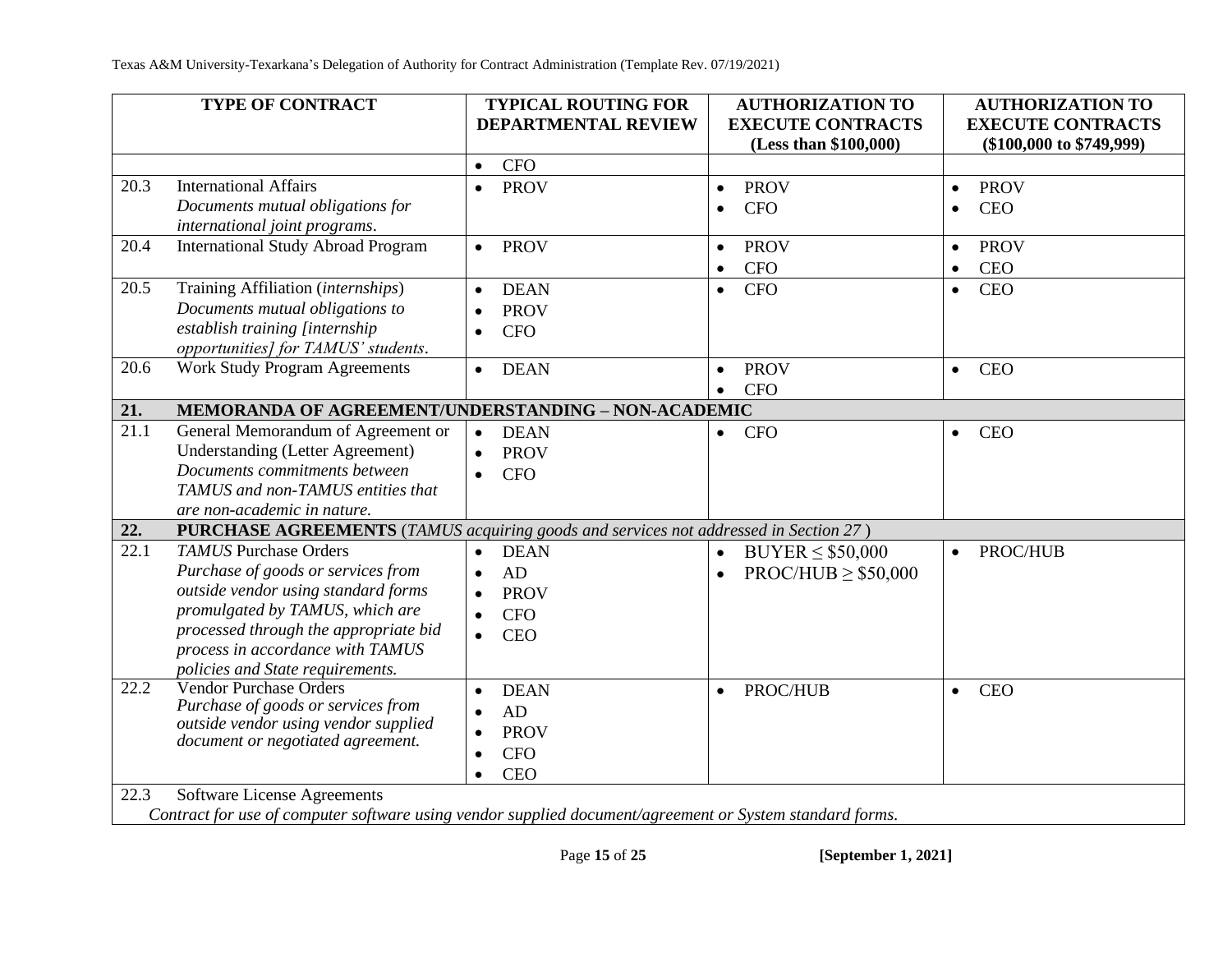| <b>TYPE OF CONTRACT</b>                                                                                                                                                                                                                            | <b>TYPICAL ROUTING FOR</b><br><b>DEPARTMENTAL REVIEW</b>                        | <b>AUTHORIZATION TO</b><br><b>EXECUTE CONTRACTS</b><br>(Less than \$100,000) | <b>AUTHORIZATION TO</b><br><b>EXECUTE CONTRACTS</b><br>$(\$100,000$ to $\$749,999)$ |
|----------------------------------------------------------------------------------------------------------------------------------------------------------------------------------------------------------------------------------------------------|---------------------------------------------------------------------------------|------------------------------------------------------------------------------|-------------------------------------------------------------------------------------|
| Department<br>22.3.1<br>Contract limiting application to<br>specific Department.                                                                                                                                                                   | <b>DEAN</b><br>$\bullet$<br><b>CIO</b><br>$\bullet$                             | PROC/HUB<br>$\bullet$<br><b>CFO</b><br>$\bullet$                             | <b>CEO</b><br>$\bullet$                                                             |
| <b>System Offices</b><br>22.3.2<br>Contract providing System<br>Office or System-wide<br>computing application.                                                                                                                                    | <b>CIO</b><br>$\bullet$<br><b>CFO</b><br>$\bullet$                              | <b>CFO</b><br>$\bullet$                                                      | <b>CEO</b><br>$\bullet$                                                             |
| Intellectual Property (non<br>22.3.3<br>through TTC)<br><b>Contract containing IP Provisions</b>                                                                                                                                                   | Dean<br>Provost<br><b>CFO</b>                                                   | <b>CEO</b><br>$\bullet$                                                      | <b>CEO</b><br>$\bullet$                                                             |
| Memberships<br>22.4<br>Purchase of Organizational Affiliations<br>for individuals, groups, or the<br>institution.                                                                                                                                  | <b>DEAN</b><br>$\bullet$<br><b>PROV</b><br>$\bullet$<br><b>CFO</b><br>$\bullet$ | $CFO \leq $5,000$<br>$\bullet$                                               | $CEO \geq $5,000$<br>$\bullet$                                                      |
| Professional/Service<br>22.4.1<br>Associations<br>Purchase by TAMUS on behalf<br>of an individual, group or the<br>institution of a membership in a<br>professional or service<br>organization.                                                    | <b>DEAN</b><br>$\bullet$<br><b>PROV</b><br><b>CFO</b><br>$\bullet$              | $CFO \leq $5,000$<br>$\bullet$                                               | $CEO \geq $5,000$<br>$\bullet$                                                      |
| Social/Individual<br>22.4.2<br>Purchase by TAMUS on behalf<br>of an individual of a<br>membership in a social<br>organization.                                                                                                                     | <b>CEO</b>                                                                      | <b>CEO</b><br>$\bullet$                                                      | <b>CEO</b><br>$\bullet$                                                             |
| 22.5<br><b>Library Acquisitions</b><br>Books, subscriptions, reference<br>materials, memberships purchased for<br>the express purpose of obtaining<br>publications. Database services and<br>lease agreements for electronic library<br>materials. | <b>DEPT HEAD</b>                                                                | PROC/HUB<br>$\bullet$                                                        | <b>CEO</b><br>$\bullet$                                                             |
| <b>Library Subcontracts</b><br>22.6                                                                                                                                                                                                                | <b>DEPT HEAD</b><br>$\bullet$                                                   | <b>CFO</b><br>$\bullet$                                                      | CEO<br>$\bullet$                                                                    |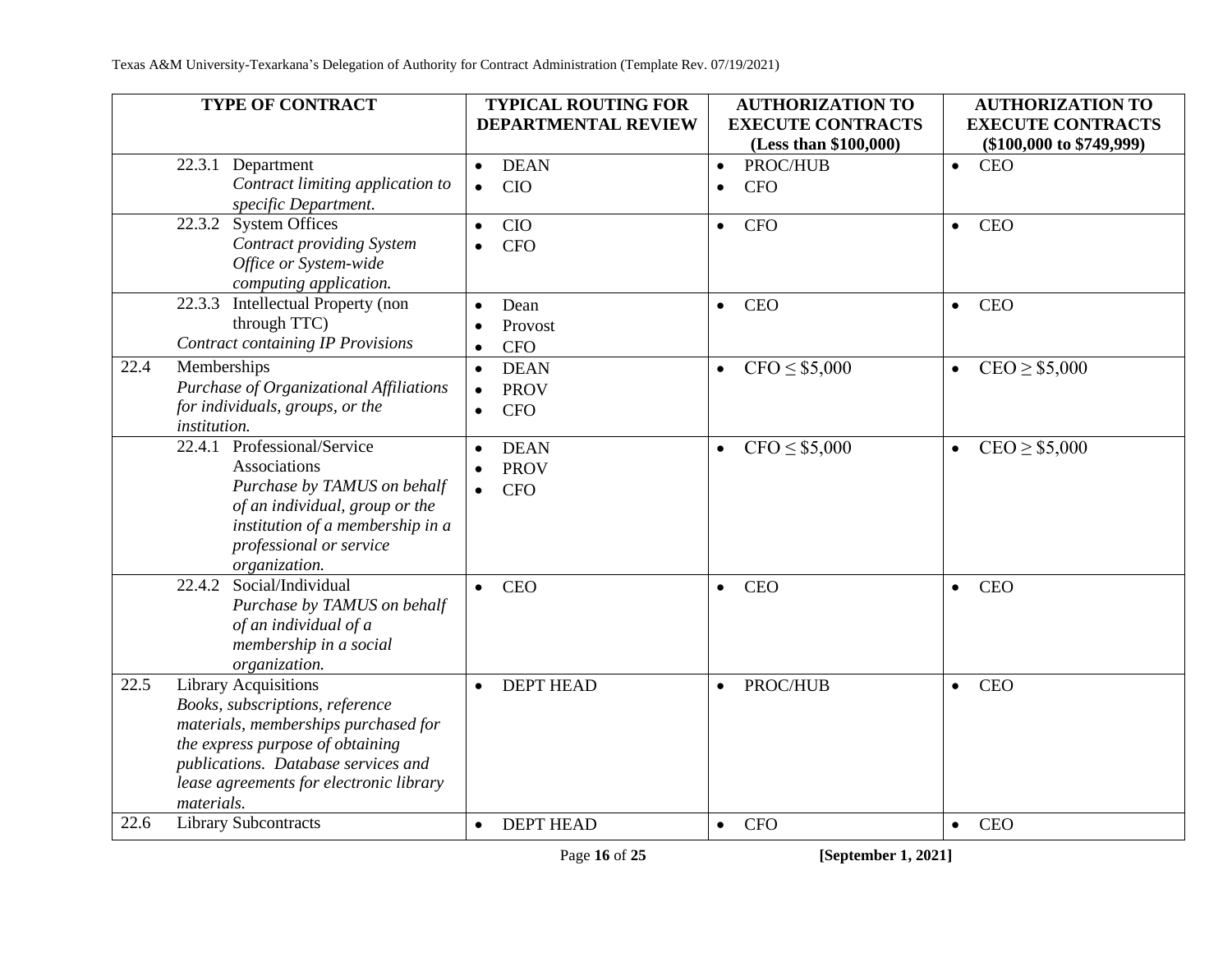|       | <b>TYPE OF CONTRACT</b>                                                                                                                                                                           | <b>TYPICAL ROUTING FOR</b>                                                                                                                                | <b>AUTHORIZATION TO</b>                                                                                                   | <b>AUTHORIZATION TO</b>                                                                                                |
|-------|---------------------------------------------------------------------------------------------------------------------------------------------------------------------------------------------------|-----------------------------------------------------------------------------------------------------------------------------------------------------------|---------------------------------------------------------------------------------------------------------------------------|------------------------------------------------------------------------------------------------------------------------|
|       |                                                                                                                                                                                                   | <b>DEPARTMENTAL REVIEW</b>                                                                                                                                | <b>EXECUTE CONTRACTS</b><br>(Less than \$100,000)                                                                         | <b>EXECUTE CONTRACTS</b><br>$(\$100,000$ to $\$749,999)$                                                               |
|       | TAMUS library subcontracts to provide<br>off-campus library services.                                                                                                                             | <b>PROV</b><br>$\bullet$                                                                                                                                  |                                                                                                                           |                                                                                                                        |
| 22.7  | Commercial Licenses (Chick-Fil-A, etc.)                                                                                                                                                           | <b>DEPT HEAD</b><br>$\bullet$                                                                                                                             | <b>PROV</b><br>$\bullet$<br><b>CFO</b><br>$\bullet$                                                                       | <b>CEO</b><br>$\bullet$                                                                                                |
| 22.8  | Maintenance Agreements acquired with<br>equipment purchase or as stand-alone<br>purchase                                                                                                          | <b>DEPT HEAD</b><br>$\bullet$                                                                                                                             | PROC/HUB<br>$\bullet$                                                                                                     | <b>CEO</b><br>$\bullet$                                                                                                |
| 22.9  | Partial Sale, Partial Gift Purchases (See<br>SP 22.05, §3)                                                                                                                                        | <b>CEO</b><br>$\bullet$                                                                                                                                   | <b>CEO</b><br>$\bullet$<br>(Requires BOR Approval)                                                                        | <b>CEO</b><br>$\bullet$<br>(Requires BOR Approval)<br>$\bullet$                                                        |
| 22.10 | Financing Service Agreements related to<br>the acquisition of good or services.                                                                                                                   | <b>CFO</b><br>$\bullet$                                                                                                                                   | <b>CEO</b><br>$\bullet$<br>(Requires BOR Approval)<br>$\bullet$                                                           | <b>CEO</b><br>$\bullet$<br>(Requires BOR Approval)<br>$\bullet$                                                        |
| 22.11 | Purchasing Agreements not classified<br>elsewhere                                                                                                                                                 | <b>CFO</b><br>$\bullet$                                                                                                                                   | <b>CEO</b><br>$\bullet$<br>(Requires BOR Approval)<br>$\bullet$                                                           | <b>CEO</b><br>$\bullet$<br>(Requires BOR Approval)                                                                     |
| 23.   | REAL PROPERTY TRANSACTIONS (SP 41.01, SR 41.01.01) <sup>1</sup> * Monetary Categories Above Do Not Apply to this Section                                                                          |                                                                                                                                                           |                                                                                                                           |                                                                                                                        |
| 23.1  | <b>Purchase of Real Property</b><br>Per SP 41.01, §2 and SR 41.01.01, §3:<br>SREO oversees all acquisitions of<br>$\circ$<br>real property.                                                       | <b>CEO</b><br>$\bullet$<br>SREO and/or SERO<br>$\bullet$<br><b>OGC</b><br>$\bullet$                                                                       | $\bullet$<br>$\bullet$<br>of \$1,000,000 or less                                                                          | BOR approval required if consideration is over \$1,000,000<br>Chancellor or System CFO approves and executes purchases |
| 23.2  | <b>Condemnation of Real Property</b><br>Per SP 41.01, §2 and SR 41.01.01, §3:<br>SREO oversees all acquisitions of<br>$\circ$<br>real property.                                                   | <b>CEO</b><br>$\bullet$<br><b>SREO</b><br><b>OGC</b><br>Chancellor or CFO<br>$\bullet$                                                                    | Chancellor, System CFO or General Counsel executes all<br>$\bullet$<br>documents (after BOR approval)                     |                                                                                                                        |
| 23.3  | Gifts/Bequests of Real Property<br>Per SR 41.01.01, §3:<br>SREO oversees all acquisitions of<br>$\circ$<br>real property.<br>SOBA and OGC must approve prior<br>$\circ$<br>to CEO accepting gift. | <b>CEO</b><br>$\bullet$<br>SREO and/or SERO<br><b>OGC</b><br>$\bullet$<br><b>SOBA</b><br><b>AVP</b><br><b>CFO</b><br>$\bullet$<br><b>CEO</b><br>$\bullet$ | CEO can accept after approval of OGC and SOBA<br>$\bullet$<br>$\bullet$<br>property is gifted/bequested to System Offices | System CFO can accept after approval of OGC and SOBA if                                                                |

<sup>&</sup>lt;sup>1</sup> Per *SP 41.01.01*, §1.5, for each real property transaction, legal forms and documents must be reviewed and approved for legal form and sufficiency by OGC.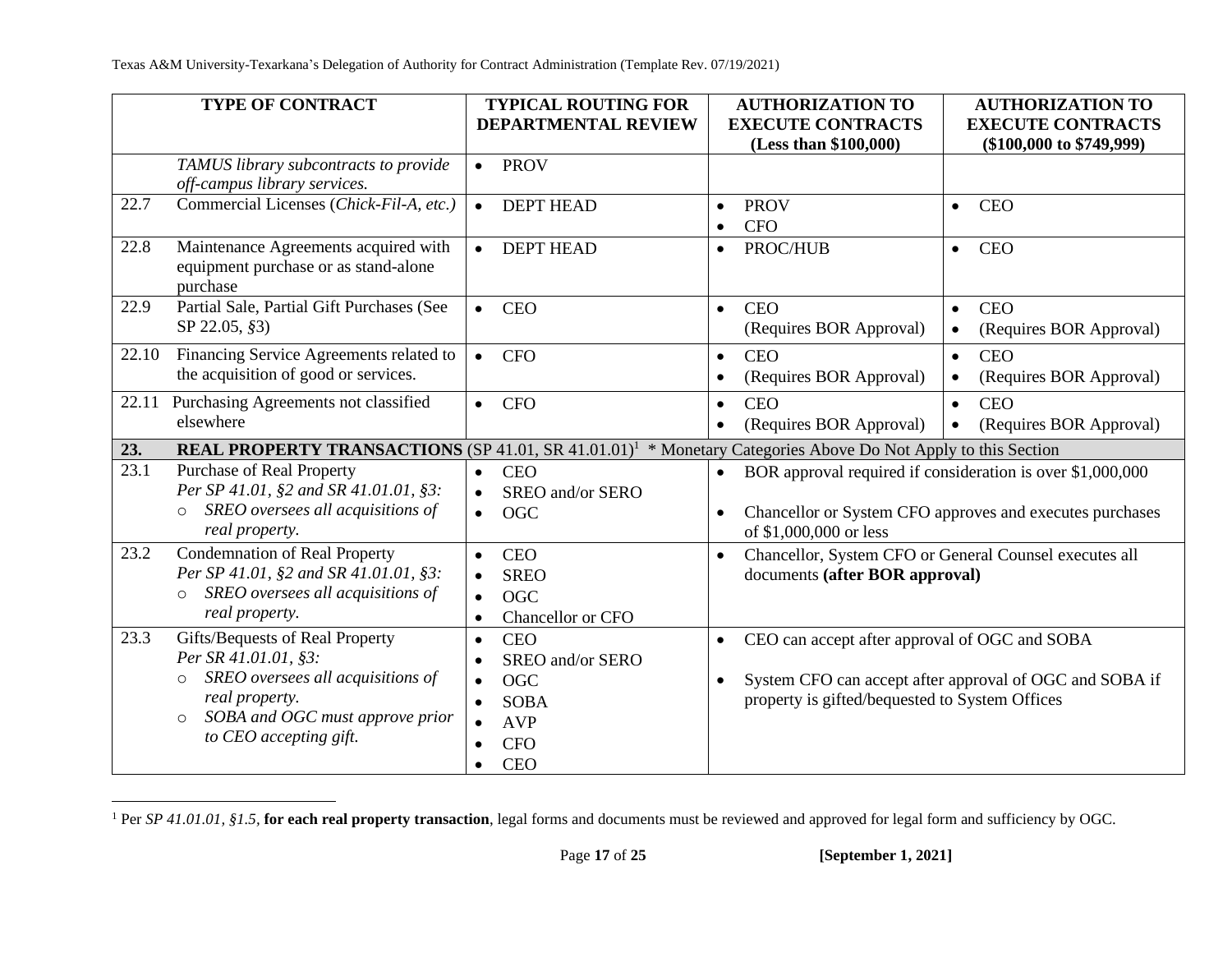|      | <b>TYPE OF CONTRACT</b>                                                                                                                                                                                                                                                                                                                          | <b>TYPICAL ROUTING FOR</b>                                                                                                | <b>AUTHORIZATION TO</b>                                                                                                                     | <b>AUTHORIZATION TO</b>                                                                                                                                                                                                            |
|------|--------------------------------------------------------------------------------------------------------------------------------------------------------------------------------------------------------------------------------------------------------------------------------------------------------------------------------------------------|---------------------------------------------------------------------------------------------------------------------------|---------------------------------------------------------------------------------------------------------------------------------------------|------------------------------------------------------------------------------------------------------------------------------------------------------------------------------------------------------------------------------------|
|      |                                                                                                                                                                                                                                                                                                                                                  | <b>DEPARTMENTAL REVIEW</b>                                                                                                | <b>EXECUTE CONTRACTS</b>                                                                                                                    | <b>EXECUTE CONTRACTS</b>                                                                                                                                                                                                           |
| 23.4 | Sale or Exchange of Real Property<br>Per SP 41.01, §3 and SR 41.01.01, §4:<br>SREO oversees all activities required<br>$\Omega$<br>to dispose of or exchange real<br>property.<br>Member CEOs may recommend<br>$\circ$<br>disposal or exchange of System real<br>property.                                                                       | <b>CEO</b><br>$\bullet$<br>SREO and/or SERO<br><b>OGC</b><br>$\bullet$<br><b>CFO</b><br>$\bullet$                         | (Less than \$100,000)<br>$(\$100,000$ to $\$749,999)$<br>Chancellor or System CFO executes after BOR approval, if<br>$\bullet$<br>necessary |                                                                                                                                                                                                                                    |
| 23.5 | Lease of Real Property                                                                                                                                                                                                                                                                                                                           |                                                                                                                           |                                                                                                                                             |                                                                                                                                                                                                                                    |
|      | $\overline{23.5.1}$ TO 3 <sup>rd</sup> Parties<br>Lease of SYSTEM-owned facilities<br>$\circ$<br>and/or land for a period. SREO<br>shall review leases as required by<br>SR 41.01.01, §5.<br>Leases to $3^{rd}$ Parties with a term > 5<br>$\circ$<br>years, including renewals, must be<br>approved by the BOR as required by<br>SP 41.01, §4.1 | <b>CEO</b><br><b>SREO</b><br><b>OGC</b><br>Chancellor or CFO (if<br>property assigned to System<br>Offices)<br><b>CFO</b> | $\bullet$<br><b>BOR</b>                                                                                                                     | CEO if term of 5 years or less; Chancellor or System CFO if<br>property assigned to System Offices or if Lease approved by                                                                                                         |
|      | 23.5.2 FROM 3rd Parties<br>Lease of facilities (office,<br>laboratory, classroom, storage,<br>residence, etc.) and/or land<br>from a 3 <sup>rd</sup> party for TAMUS use<br>for a specified period.<br>See SP 41.01, §4 and SR 41.01.01, §6                                                                                                      | <b>CEO</b><br><b>SREO</b><br>PD > \$10,000<br><b>OGC</b><br><b>DEPT HEAD</b><br><b>DEAN</b><br><b>CFO</b>                 | and property assignment.<br>SP 41.01 and SR 41.01.01 approvals:<br>$\bullet$<br>$\bullet$<br>or System CFO<br>$\bullet$                     | CEO, Chancellor or System CFO depending on term, amount<br>5 yrs. or less/\$500,000 or less - CEO or Member CFO<br>10 yrs. or less/over \$500,000 to \$1,000,000–Chancellor<br>More than 10 yrs. or greater than \$1,000,000 - BOR |
|      | <b>Student Retreat Facility</b><br>23.5.3<br>Lease of facilities (camp<br>grounds, recreational facility,<br>residence, etc.) and/or land for                                                                                                                                                                                                    | <b>CEO</b><br><b>SREO</b><br><b>OGC</b><br><b>DEPT HEAD</b><br><b>DEAN</b><br>$\bullet$                                   | <b>CEO</b><br>$\bullet$                                                                                                                     |                                                                                                                                                                                                                                    |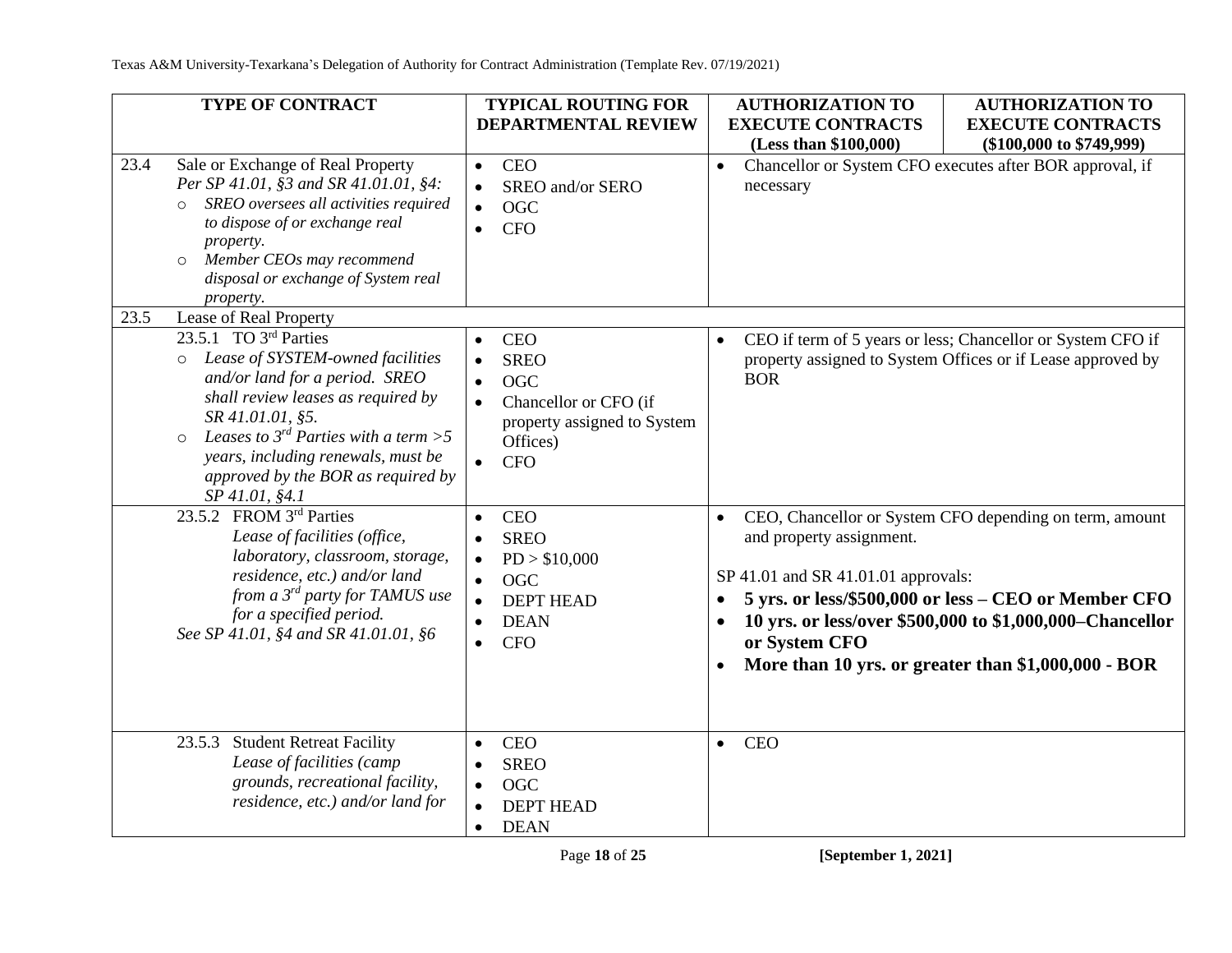| <b>TYPE OF CONTRACT</b>                                 | <b>TYPICAL ROUTING FOR</b> | <b>AUTHORIZATION TO</b>                                           | <b>AUTHORIZATION TO</b>                                  |
|---------------------------------------------------------|----------------------------|-------------------------------------------------------------------|----------------------------------------------------------|
|                                                         | DEPARTMENTAL REVIEW        | <b>EXECUTE CONTRACTS</b><br>(Less than \$100,000)                 | <b>EXECUTE CONTRACTS</b><br>$(\$100,000$ to $\$749,999)$ |
| TAMUS use for a specific                                |                            |                                                                   |                                                          |
| student retreat.                                        |                            |                                                                   |                                                          |
| Easements (SP 41.01, §6)<br>23.6                        |                            |                                                                   |                                                          |
| 23.6.1 System as Grantor (easement                      | <b>CEO</b><br>$\bullet$    | <b>VCBA</b><br>$\bullet$                                          |                                                          |
| across System property)                                 | <b>SERO</b><br>$\bullet$   | Managing Counsel, Property & Construction                         |                                                          |
| $(10 \text{ year limit})$                               | <b>OGC</b><br>$\bullet$    |                                                                   |                                                          |
| 23.6.2 System as Grantee (easement                      | <b>CEO</b><br>$\bullet$    | <b>VCBA</b><br>$\bullet$                                          |                                                          |
| across 3 <sup>rd</sup> party's property)                | <b>SERO</b><br>$\bullet$   | Managing Counsel, Property & Construction                         |                                                          |
| (Requires BOR approval if over                          | <b>OGC</b><br>$\bullet$    | Chancellor or System CFO (if BOR approval required)               |                                                          |
| \$300,000)                                              |                            |                                                                   |                                                          |
| 23.6.3 Conditional Roadway                              | <b>CEO</b><br>$\bullet$    | Chancellor or System CFO executes after BOR approval<br>$\bullet$ |                                                          |
| Easements (indefinite term)                             | <b>SREO</b><br>$\bullet$   |                                                                   |                                                          |
| (Requires BOR approval)                                 | <b>OGC</b><br>$\bullet$    |                                                                   |                                                          |
| <b>Housing Agreements</b><br>23.7                       |                            |                                                                   |                                                          |
| <b>International Housing</b><br>23.7.1                  | <b>CEO</b><br>$\bullet$    | <b>CEO</b><br>$\bullet$                                           |                                                          |
| University owned or leased                              | <b>SREO</b><br>$\bullet$   | <b>CFO</b>                                                        |                                                          |
| housing provided for visiting                           | <b>OGC</b><br>$\bullet$    |                                                                   |                                                          |
| international faculty.                                  | <b>PROV</b><br>$\bullet$   |                                                                   |                                                          |
|                                                         |                            |                                                                   |                                                          |
| 23.7.2 Residence Hall                                   | <b>CEO</b><br>$\bullet$    | <b>CEO</b><br>$\bullet$                                           |                                                          |
| On-campus student housing.                              | <b>SREO</b><br>$\bullet$   | <b>CFO</b><br>$\bullet$                                           |                                                          |
|                                                         | <b>OGC</b><br>$\bullet$    |                                                                   |                                                          |
|                                                         | <b>PROV</b><br>$\bullet$   |                                                                   |                                                          |
| 23.7.3 Student Apartments                               | N/A<br>$\bullet$           | N/A<br>$\bullet$                                                  |                                                          |
| Off-campus University-housing                           |                            |                                                                   |                                                          |
| provided for students.                                  |                            |                                                                   |                                                          |
| 23.7.4 Mail Box                                         | <b>PROV</b><br>$\bullet$   | <b>CFO</b><br>$\bullet$                                           |                                                          |
| Rental of residence hall mail                           | <b>SREO</b><br>$\bullet$   | <b>CEO</b><br>$\bullet$                                           |                                                          |
| boxes.                                                  | <b>OGC</b><br>$\bullet$    |                                                                   |                                                          |
|                                                         |                            |                                                                   |                                                          |
|                                                         |                            |                                                                   |                                                          |
| Other Grants of Rights Related to Real Property<br>23.8 |                            |                                                                   |                                                          |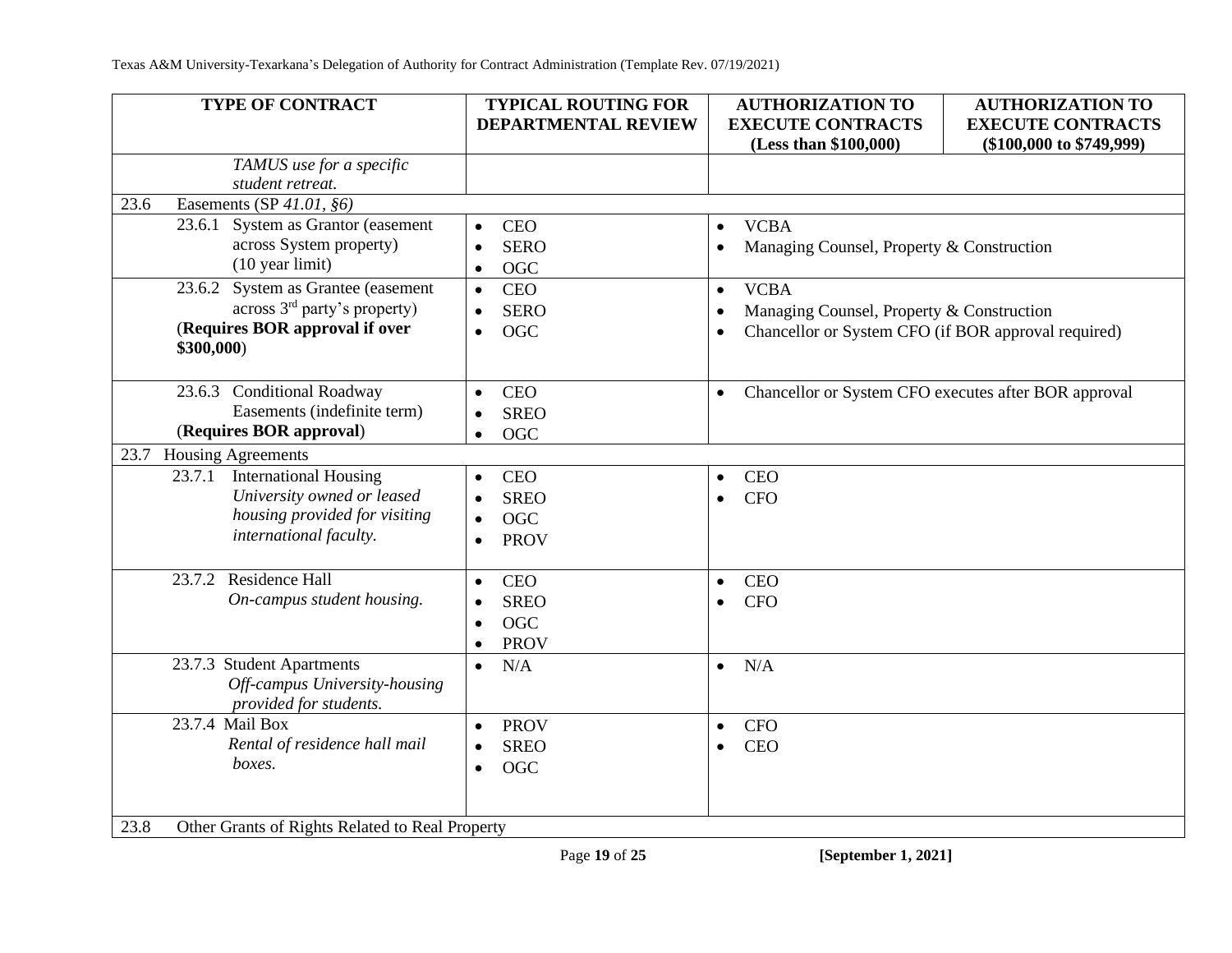| <b>TYPE OF CONTRACT</b>                                                                                                                                                                                                                             | <b>TYPICAL ROUTING FOR</b><br><b>DEPARTMENTAL REVIEW</b>                                                       | <b>AUTHORIZATION TO</b><br><b>EXECUTE CONTRACTS</b>                                                                                                                                                | <b>AUTHORIZATION TO</b><br><b>EXECUTE CONTRACTS</b> |
|-----------------------------------------------------------------------------------------------------------------------------------------------------------------------------------------------------------------------------------------------------|----------------------------------------------------------------------------------------------------------------|----------------------------------------------------------------------------------------------------------------------------------------------------------------------------------------------------|-----------------------------------------------------|
| Permits, Licenses and Facility<br>23.8.1<br>Use Agreements covering<br>System property (temporary or<br>periodic use, i.e. arenas,<br>stadiums, classrooms, etc.).<br>See SP 41.01.01, §12.1                                                        | <b>CEO</b><br>$\bullet$<br><b>SREO</b><br>$\bullet$<br><b>OGC</b><br>$\bullet$<br><b>CFO</b><br>$\bullet$      | (Less than \$100,000)<br>$(\$100,000$ to $\$749,999)$<br>CFO < \$100,000<br>$\bullet$<br><b>CEO</b><br>VCBA or Managing Counsel, Property & Construction if<br>property assigned to System Offices |                                                     |
| 23.8.2 Permits and Licenses of System<br>Land, including Water Use and<br><b>Antiquities Permits</b>                                                                                                                                                | <b>CEO</b><br>$\bullet$<br><b>SREO</b><br>$\bullet$<br><b>OGC</b><br>$\bullet$<br><b>CFO</b><br>$\bullet$      | CFO < \$100,000<br><b>CEO</b><br>VCBA or Managing Counsel, Property & Construction                                                                                                                 |                                                     |
| 23.8.3 Permits, Licenses and Facility<br>Use Agreements covering 3rd<br>Party Property (temporary or<br>periodic use, i.e. arenas,<br>stadiums, classrooms,<br>campgrounds, etc.).<br>See SP 41.01.01, §12.2                                        | CEO<br>$\bullet$<br><b>SREO</b><br>$\bullet$<br><b>OGC</b><br>$\bullet$<br><b>CFO</b><br>$\bullet$             | CFO < \$100,000<br>$\bullet$<br><b>CEO</b><br>VCBA or Managing Counsel, Property & Construction if<br>property assigned to System Offices                                                          |                                                     |
| 23.8.4 Oil, Gas and Mineral Rights<br>Leasing See SP 41.01, §5                                                                                                                                                                                      | <b>SERO</b><br>$\bullet$<br><b>OGC</b><br>$\bullet$<br><b>CFO</b><br>$\bullet$                                 | Chancellor or System CFO                                                                                                                                                                           |                                                     |
| Other Oil, Gas and Mineral<br>23.8.5<br>Rights documents (i.e. Division<br>Orders; Pooling Agreements;<br>Production Sharing Agreements;<br><b>Ratification Agreements;</b><br><b>Assignment Consents;</b><br>Affidavits; and related<br>documents) | <b>SERO</b><br>$\bullet$<br><b>OGC</b><br>$\bullet$<br><b>CFO</b><br>$\bullet$                                 | VCBA, Landman IV or Managing Counsel, Property &<br>Construction                                                                                                                                   |                                                     |
| 23.8.6 Other Documents<br>(i.e. Surface Use Agreements;<br>Subordination, Non-disturbance<br>& Attornment Agreements;<br>Assignments; Estoppels;                                                                                                    | SREO and/or SERO<br>$\bullet$<br><b>OGC</b><br>$\bullet$<br><b>CFO</b><br>$\bullet$<br><b>CEO</b><br>$\bullet$ | CFO < \$100,000<br>$\bullet$<br><b>CEO</b><br>VCBA or Managing Counsel, Property & Construction                                                                                                    |                                                     |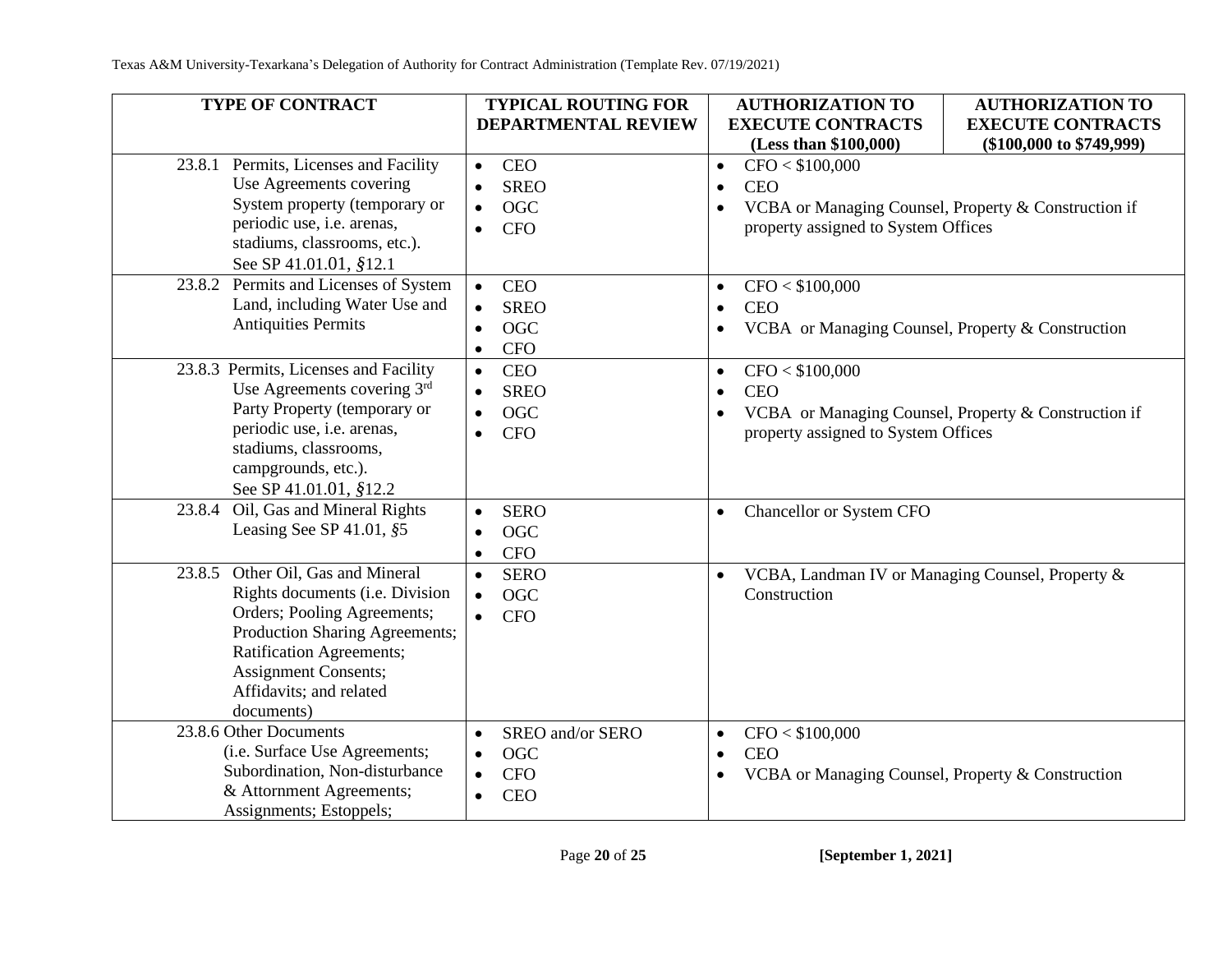|       | TYPE OF CONTRACT                           | <b>TYPICAL ROUTING FOR</b> | <b>AUTHORIZATION TO</b>                                        | <b>AUTHORIZATION TO</b>      |
|-------|--------------------------------------------|----------------------------|----------------------------------------------------------------|------------------------------|
|       |                                            | <b>DEPARTMENTAL REVIEW</b> | <b>EXECUTE CONTRACTS</b>                                       | <b>EXECUTE CONTRACTS</b>     |
|       |                                            |                            | (Less than \$100,000)                                          | $(\$100,000$ to $\$749,999)$ |
|       | Renewals; Consents; Non-                   |                            |                                                                |                              |
|       | Disclosure/Confidentiality                 |                            |                                                                |                              |
|       | Agreements; Ratifications;                 |                            |                                                                |                              |
|       | Releases; Memorandums;                     |                            |                                                                |                              |
|       | Affidavits; Acknowledgments;               |                            |                                                                |                              |
|       | documents containing statements            |                            |                                                                |                              |
|       | of fact; and non-substantive               |                            |                                                                |                              |
|       | amendments to documents, etc.)             |                            |                                                                |                              |
|       | 23.8.7 Condominium Ownership,              | <b>SREO</b><br>$\bullet$   | Chancellor or System CFO<br>$\bullet$                          |                              |
|       | <b>Operations and Activity</b>             | <b>OGC</b><br>$\bullet$    |                                                                |                              |
|       | Documents                                  |                            |                                                                |                              |
|       | 23.8.8 Broker/Agency Representation        | <b>SREO</b><br>$\bullet$   | <b>CEO</b><br>$\bullet$                                        |                              |
|       | and Listing Agreements; Non-               | <b>OGC</b><br>$\bullet$    | <b>VCBA</b><br>$\bullet$                                       |                              |
|       | binding Letters of Intent/Term             |                            |                                                                |                              |
|       | <b>Sheets</b>                              |                            |                                                                |                              |
| 23.9  | Service Contracts for Real Property        | <b>CEO</b><br>$\bullet$    | CFO < \$100,000<br>$\bullet$                                   |                              |
|       | Transactions (surveyors, appraisers,       | <b>SREO</b>                | <b>CEO</b><br>$\bullet$                                        |                              |
|       | property inspectors, title company         | <b>OGC</b><br>$\bullet$    | VCBA or Managing Counsel, Property & Construction<br>$\bullet$ |                              |
|       | contracts, etc.) (See also Section 27.6)   |                            |                                                                |                              |
| 23.10 | RELLIS Campus Leases, Licenses,            | <b>SREO</b><br>$\bullet$   | Director of RELLIS Campus<br>$\bullet$                         |                              |
|       | Permits and Facility Use Agreements        | <b>OGC</b><br>$\bullet$    |                                                                |                              |
| 24.   | <b>RESEARCH AGREEMENTS</b>                 |                            |                                                                |                              |
| 24.1  | Research agreements (where member is       | <b>DEAN</b><br>$\bullet$   | <b>CFO</b><br>$\bullet$                                        | <b>CEO</b><br>$\bullet$      |
|       | the prime contractor signing the           | <b>PROV</b>                |                                                                |                              |
|       | agreement with the sponsor; or member      | <b>CFO</b>                 |                                                                |                              |
|       | is a subcontractor signing the agreement   |                            |                                                                |                              |
|       | with the prime contractor or a higher-tier |                            |                                                                |                              |
|       | subcontractor). Includes grants,           |                            |                                                                |                              |
|       | contracts, cooperative agreements, and     |                            |                                                                |                              |
|       | consortium agreements                      |                            |                                                                |                              |
| 24.2  | Sub-agreements/Sub-recipient/Sub-          | <b>DEAN</b>                | <b>CFO</b><br>$\bullet$                                        | <b>CEO</b><br>$\bullet$      |
|       | grant/Sub-contract agreements for          | <b>PROV</b>                |                                                                |                              |
|       | sponsored research and ancillary           | <b>CFO</b>                 |                                                                |                              |
|       | services (where member is the prime        |                            |                                                                |                              |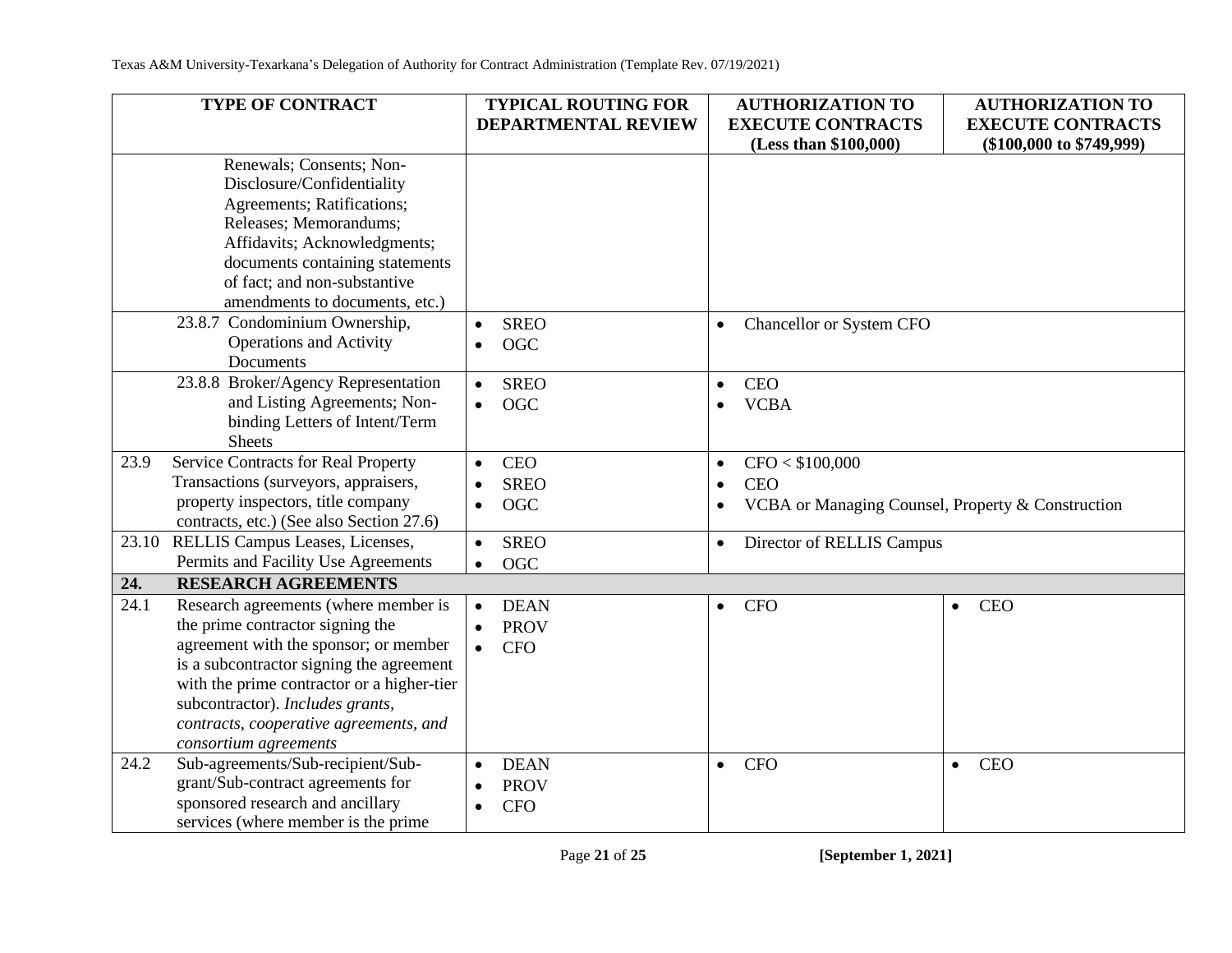|      | TYPE OF CONTRACT                                                                                                                                                                              | <b>TYPICAL ROUTING FOR</b><br><b>DEPARTMENTAL REVIEW</b>                | <b>AUTHORIZATION TO</b><br><b>EXECUTE CONTRACTS</b> | <b>AUTHORIZATION TO</b><br><b>EXECUTE CONTRACTS</b> |
|------|-----------------------------------------------------------------------------------------------------------------------------------------------------------------------------------------------|-------------------------------------------------------------------------|-----------------------------------------------------|-----------------------------------------------------|
|      |                                                                                                                                                                                               |                                                                         | (Less than \$100,000)                               | $(\$100,000$ to $\$749,999)$                        |
|      | contractor signing the agreement with a<br>subcontractor; or member is a<br>subcontractor signing the agreement<br>with a lower-tier subcontractor).                                          |                                                                         |                                                     |                                                     |
| 24.3 | Proposal Submissions                                                                                                                                                                          | <b>DEPT HEAD</b><br><b>DEAN</b><br>$\bullet$<br><b>BUD</b>              | <b>CFO</b><br>$\bullet$                             | <b>PROV</b><br>$\bullet$<br><b>CEO</b><br>$\bullet$ |
| 24.4 | <b>Teaming Agreements</b>                                                                                                                                                                     | N/A<br>$\bullet$                                                        | N/A<br>$\bullet$                                    | N/A<br>$\bullet$                                    |
| 24.5 | Non-disclosure/Confidentiality<br>Agreements                                                                                                                                                  | N/A<br>$\bullet$                                                        | N/A<br>$\bullet$                                    | N/A<br>$\bullet$                                    |
| 24.6 | <b>Material Transfer Agreements</b>                                                                                                                                                           | N/A<br>$\bullet$                                                        | N/A<br>$\bullet$                                    | N/A<br>$\bullet$                                    |
| 24.7 | <b>Testing/Analytical Agreements</b>                                                                                                                                                          | N/A<br>$\bullet$                                                        | N/A<br>$\bullet$                                    | N/A<br>$\bullet$                                    |
| 24.8 | <b>Intellectual Property Agreements (Not</b><br>through TTC)                                                                                                                                  | <b>Account Manager</b><br>Dean<br><b>VP</b><br>Prov<br>CEO<br>$\bullet$ | <b>CFO</b><br>$\bullet$                             | <b>CEO</b><br>$\bullet$                             |
| 24.9 | Misc. Research Agreements and<br>agreements ancillary to research<br>agreements. Includes Vessel Time<br>Charter Agreements; Video Production<br>Agreements; Facility Use Agreements;<br>etc. | N/A<br>$\bullet$                                                        | N/A<br>$\bullet$                                    | N/A<br>$\bullet$                                    |
| 25.  | REVENUE GENERATING AGREEMENTS                                                                                                                                                                 |                                                                         |                                                     |                                                     |
| 25.1 | <b>Revenue Generating</b>                                                                                                                                                                     | <b>DEAN</b><br>$\bullet$<br><b>PROV</b><br><b>CFO</b>                   | <b>CFO</b><br>$\bullet$                             | <b>CEO</b><br>$\bullet$                             |
| 25.2 | <b>RELLIS Campus Revenue Generating</b>                                                                                                                                                       | <b>DEAN</b><br><b>PROV</b><br>$\bullet$<br><b>CFO</b><br>$\bullet$      | <b>CFO</b><br>$\bullet$                             | <b>CEO</b><br>$\bullet$                             |
| 26.  | <b>SALES AGREEMENTS</b> (TAMUS providing goods or services)                                                                                                                                   |                                                                         |                                                     |                                                     |
| 26.1 | <b>Consultant/Professional Service</b>                                                                                                                                                        | <b>DEPT HEAD</b><br>$\bullet$                                           | <b>CFO</b><br>$\bullet$                             | <b>CEO</b><br>$\bullet$                             |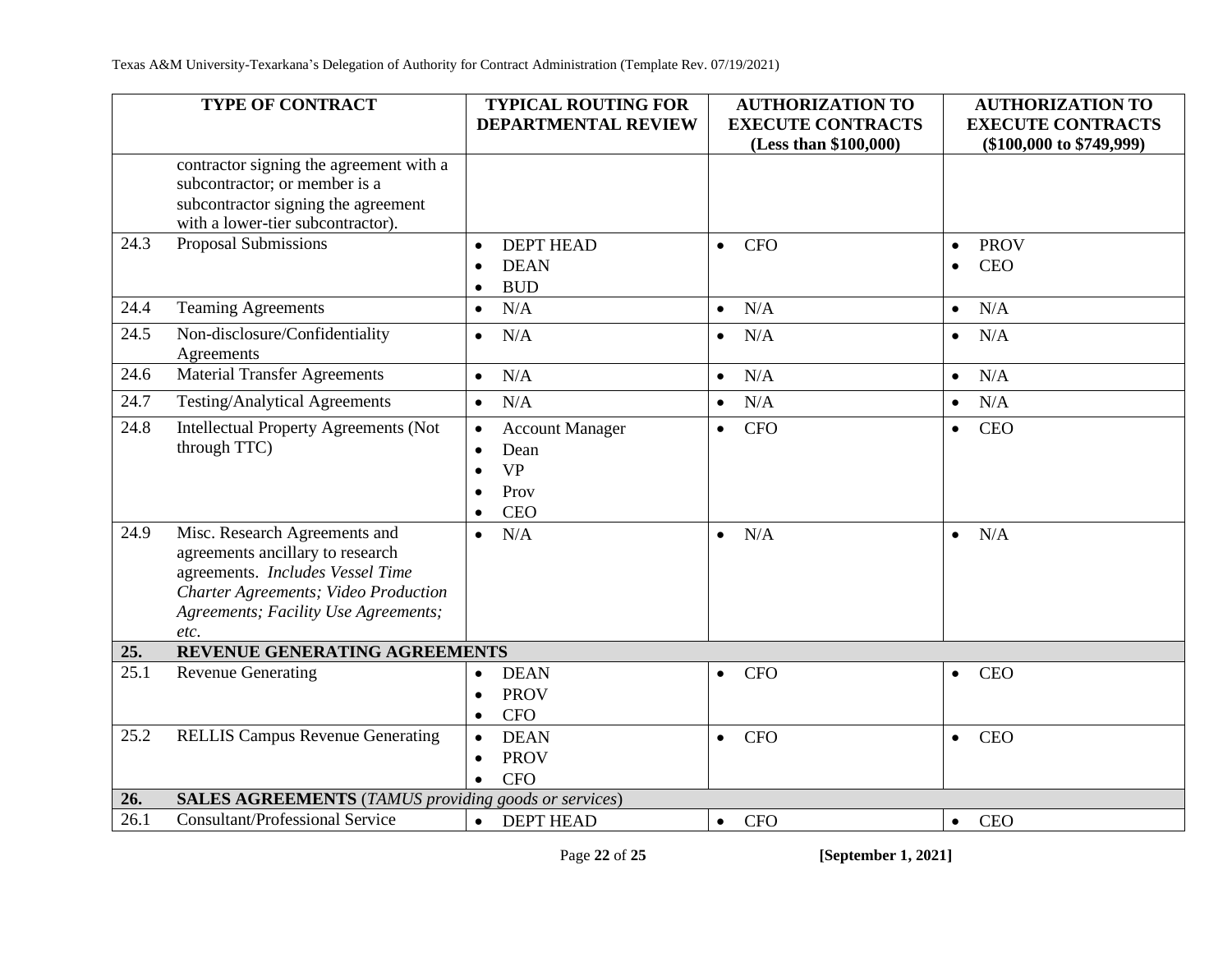|      | <b>TYPE OF CONTRACT</b>                               | <b>TYPICAL ROUTING FOR</b><br>DEPARTMENTAL REVIEW | <b>AUTHORIZATION TO</b><br><b>EXECUTE CONTRACTS</b> | <b>AUTHORIZATION TO</b><br><b>EXECUTE CONTRACTS</b> |
|------|-------------------------------------------------------|---------------------------------------------------|-----------------------------------------------------|-----------------------------------------------------|
|      |                                                       |                                                   | (Less than \$100,000)                               | (\$100,000 to \$749,999)                            |
|      | Agreements (non-statutory)                            | <b>AVP</b><br>$\bullet$                           |                                                     |                                                     |
|      | TAMUS acting as consultant or                         | <b>PROV</b><br>$\bullet$                          |                                                     |                                                     |
|      | performing professional service                       | <b>CFO</b><br>$\bullet$                           |                                                     |                                                     |
|      | (including testing services).                         | <b>CIO</b><br>$\bullet$                           |                                                     |                                                     |
|      |                                                       | <b>CEO</b><br>$\bullet$                           |                                                     |                                                     |
|      | 26.1.1 Intellectual Property                          | <b>Account Manager</b><br>$\bullet$               | <b>CFO</b><br>$\bullet$                             | <b>CEO</b><br>$\bullet$                             |
|      | Agreements (Not through TTC)                          | Dean<br>$\bullet$                                 |                                                     |                                                     |
|      |                                                       | <b>VP</b><br>$\bullet$                            |                                                     |                                                     |
|      |                                                       | Prov<br>$\bullet$                                 |                                                     |                                                     |
|      |                                                       | <b>CEO</b><br>$\bullet$                           |                                                     |                                                     |
|      | 26.1.2 Analysis/Testing                               | N/A<br>$\bullet$                                  | N/A<br>$\bullet$                                    | N/A<br>$\bullet$                                    |
| 26.2 | <b>Property Transfer Agreements</b>                   | (inventoried and non-inventoried items)           |                                                     |                                                     |
|      | 26.2.1 Transfer or surplus property                   | <b>DEPT HEAD</b><br>$\bullet$                     | <b>CFO</b><br>$\bullet$                             | <b>CEO</b><br>$\bullet$                             |
|      |                                                       | <b>CFO</b><br>$\bullet$                           |                                                     |                                                     |
|      | 26.2.2 Transfer within the System                     | <b>DEPT HEAD</b><br>$\bullet$                     | <b>CFO</b><br>$\bullet$                             | <b>CEO</b><br>$\bullet$                             |
|      |                                                       | <b>CFO</b><br>$\bullet$                           |                                                     |                                                     |
|      | 26.2.3 Transfer to another state agency               | <b>DEPT HEAD</b><br>$\bullet$                     | <b>CFO</b><br>$\bullet$                             | <b>CEO</b><br>$\bullet$                             |
|      |                                                       | <b>CFO</b><br>$\bullet$                           |                                                     |                                                     |
|      | 26.2.4 Transfer to an independent third               | N/A<br>$\bullet$                                  | N/A<br>$\bullet$                                    | N/A<br>$\bullet$                                    |
|      | party                                                 |                                                   |                                                     |                                                     |
| 26.3 | <b>Unclassified Services</b>                          | <b>DEPT HEAD</b><br>$\bullet$                     | <b>CFO</b><br>$\bullet$                             | <b>CEO</b><br>$\bullet$                             |
|      | Providing services not specified                      | <b>DEAN</b><br>$\bullet$                          |                                                     |                                                     |
|      | elsewhere.                                            | <b>VP</b><br>$\bullet$                            |                                                     |                                                     |
|      |                                                       | <b>AVP</b><br>$\bullet$                           |                                                     |                                                     |
|      |                                                       | <b>PROV</b><br>$\bullet$                          |                                                     |                                                     |
| 27.  | <b>SERVICES AGREEMENTS</b> (TAMUS acquiring services) |                                                   |                                                     |                                                     |
| 27.1 | <b>Educational Testing Services</b>                   | <b>DEPT HEAD</b><br>$\bullet$                     | <b>PROV</b><br>$\bullet$                            | <b>PROV</b><br>$\bullet$                            |
| 27.2 | <b>Entertainment Events</b>                           | <b>DEPT HEAD</b><br>$\bullet$                     | $CON \leq $1,500$<br>$\bullet$                      | <b>CEO</b><br>$\bullet$                             |
|      | Artistic entertainment performance                    | <b>DEAN</b><br>$\bullet$                          | <b>PROV</b><br>$\bullet$                            |                                                     |
|      | agreements.                                           | <b>AVP</b><br>$\bullet$                           | <b>CFO</b><br>$\bullet$                             |                                                     |
|      |                                                       | <b>PROV</b><br>$\bullet$                          |                                                     |                                                     |
|      |                                                       | <b>CFO</b><br>$\bullet$                           |                                                     |                                                     |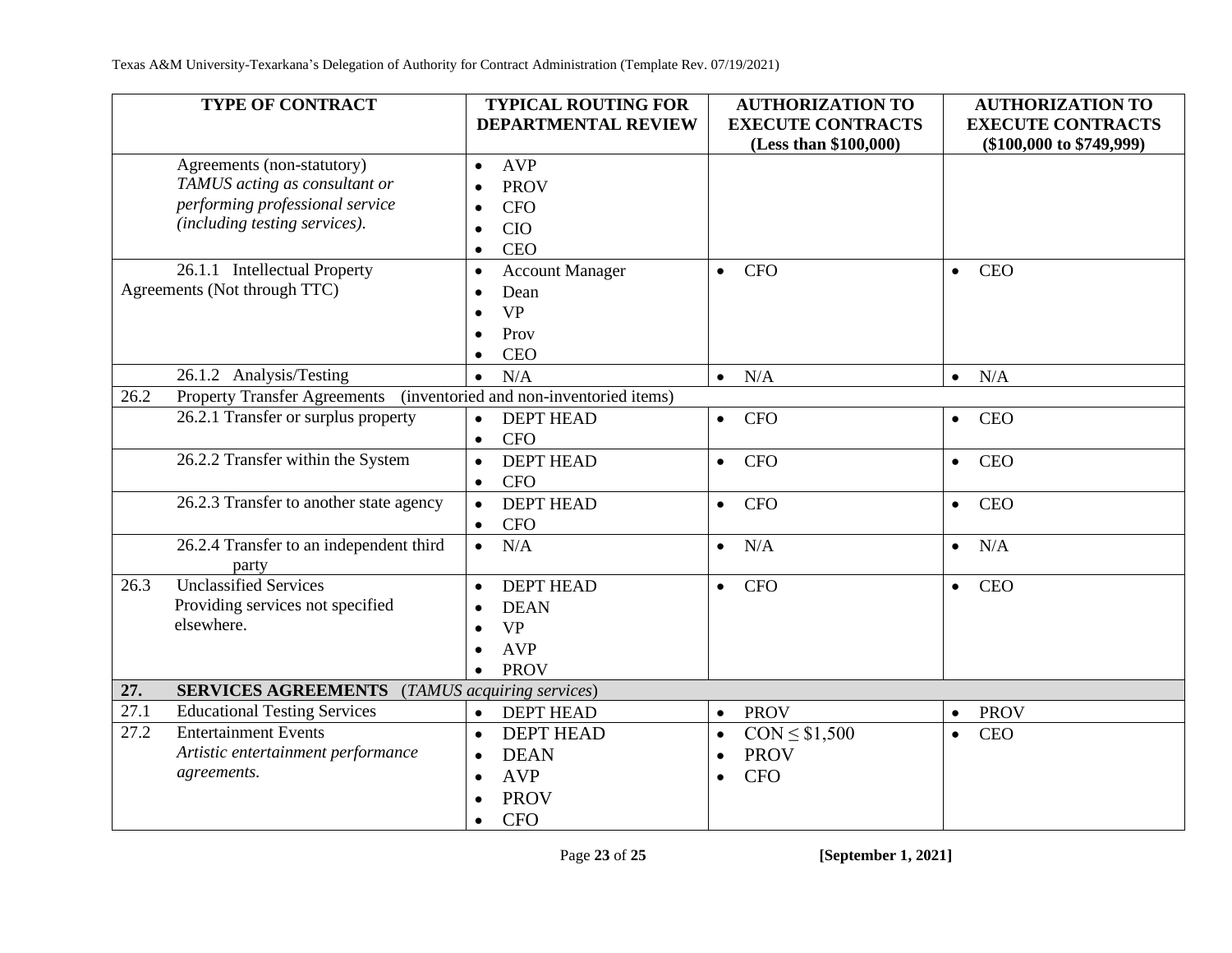|      | <b>TYPE OF CONTRACT</b>                                                                                                                                                                                                                                                                                                                    | <b>TYPICAL ROUTING FOR</b>                                                                                                     | <b>AUTHORIZATION TO</b>                                                               | <b>AUTHORIZATION TO</b>                                  |
|------|--------------------------------------------------------------------------------------------------------------------------------------------------------------------------------------------------------------------------------------------------------------------------------------------------------------------------------------------|--------------------------------------------------------------------------------------------------------------------------------|---------------------------------------------------------------------------------------|----------------------------------------------------------|
|      |                                                                                                                                                                                                                                                                                                                                            | <b>DEPARTMENTAL REVIEW</b>                                                                                                     | <b>EXECUTE CONTRACTS</b><br>(Less than \$100,000)                                     | <b>EXECUTE CONTRACTS</b><br>$(\$100,000$ to $\$749,999)$ |
| 27.3 | Lecture/Seminar Speaker Agreements<br>Use of non-faculty/staff to lecture or<br>speak in support of institutional<br>programs.                                                                                                                                                                                                             | <b>DEPT HEAD</b><br>$\bullet$<br><b>DEAN</b><br><b>AVP</b><br>$\bullet$<br><b>PROV</b><br>$\bullet$<br><b>CFO</b><br>$\bullet$ | $CON \leq $1,500$<br>$\bullet$<br><b>PROV</b><br>$\bullet$<br><b>CFO</b><br>$\bullet$ | <b>CEO</b><br>$\bullet$                                  |
| 27.4 | Maintenance Agreements                                                                                                                                                                                                                                                                                                                     |                                                                                                                                |                                                                                       |                                                          |
|      | 27.4.1 Purchase with Equipment<br>Purchase<br>Purchase of maintenance<br>services from equipment vendor<br>as an integral part of equipment<br>purchase.                                                                                                                                                                                   | <b>DEAN</b><br><b>AVP</b><br><b>PROV</b><br><b>CFO</b><br>$\bullet$                                                            | <b>PROV</b><br>$\bullet$<br><b>CFO</b><br>$\bullet$                                   | <b>CEO</b><br>$\bullet$                                  |
|      | <b>Stand Alone Purchase</b><br>27.4.2<br>Purchase of maintenance<br>services independent from<br>equipment purchase or vendor.                                                                                                                                                                                                             | <b>DEAN</b><br>$\bullet$<br><b>AVP</b><br><b>PROV</b><br><b>CFO</b><br>$\bullet$                                               | <b>PROV</b><br>$\bullet$<br><b>CFO</b><br>$\bullet$                                   | <b>CEO</b><br>$\bullet$                                  |
| 27.5 | Non-academic Instruction<br><b>Recreational Sports</b>                                                                                                                                                                                                                                                                                     | <b>AVP</b><br>$\bullet$                                                                                                        | <b>PROV</b><br>$\bullet$<br><b>CFO</b><br>$\bullet$                                   | <b>CEO</b><br>$\bullet$                                  |
| 27.6 | <b>Statutory Professional Services</b><br>Acquisition of professional services as<br>defined by Texas Government Code<br>§2254.002 (accounting, architecture,<br>optometry, medicine, land surveying,<br>real estate appraising, and professional<br>engineering).<br>Agreements for outside counsel must<br>comply with Section 19herein. | <b>CFO</b><br>$\bullet$                                                                                                        | <b>CFO</b><br>$\bullet$                                                               | <b>CEO</b><br>$\bullet$                                  |
| 27.7 | <b>Statutory Consulting Services</b><br>Acquisition of consulting services as<br>defined by Texas Government Code<br>§2254.021.<br>Agreements for outside counsel must<br>comply with Section 19 herein.                                                                                                                                   | <b>DEPT HEAD</b><br><b>DEAN</b><br><b>AVP</b><br><b>PROV</b><br><b>CFO</b><br>$\bullet$                                        | $CFO \leq $25,000$<br>$\bullet$<br>$CEO \ge $25,000$<br>$\bullet$                     | <b>CEO</b><br>$\bullet$                                  |